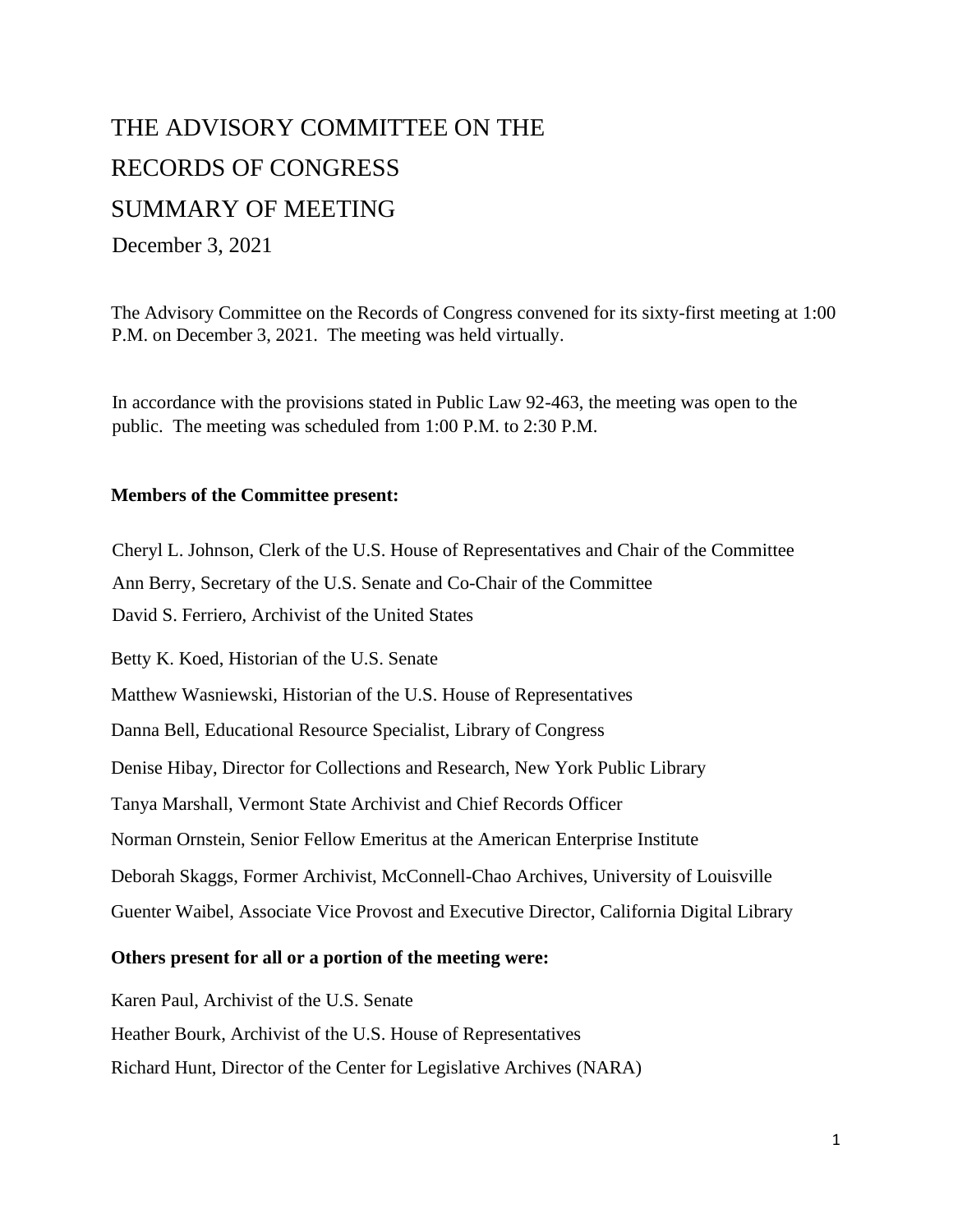Hugh Halpern, Director of Government Publishing Office (GPO)

Danielle Emerling, Associate Curator and Congressional and Political Papers Archivist at West Virginia University

# **CLERK'S REPORT**

Cheryl L. Johnson welcomed members of the committee and introduced new member Norman Ornstein, Senior Fellow Emeritus at the American Enterprise Institute. Ornstein was nominated to serve on the committee by the Speaker of the House, Nancy Pelosi, as a replacement for John Lawrence. The Clerk thanked Lawrence for his service on the committee. She also welcomed the co-chair of the Advisory Committee, Secretary of the Senate, Ann Berry, as well as David Ferriero, Archivist of the United States. She thanked Ferriero and the Center for Legislative Archives for hosting the virtual meeting. She also thanked Danna Bell, her appointee to the committee for her continued service.

Johnson reported on highlights of the Office of Art and Archives Department. Those highlights included work over the past several months on updates to the instructional manual provided to committee offices that offers guidance on records management and archiving. While the core records management and archiving practices remain the same, staff worked to shorten and simplify the text with a focus on removing jargon, providing more straightforward guidance and making outdated information current. The Archives Department also drafted new text and reworked existing content for guides designed as abbreviated versions of the information found in the complete manual.

# **Notable achievements:**

The House Curatorial staff spent the second half of the year conserving and stabilizing works of art affected by the events of January 6th.

A memorandum of understanding (MOU) has been signed by the National Archives and the Government Publishing Office (GPO) to formally proceed with phase two of the archival storage construction project at GPO.

# **SECRETARY'S REPORT**

Secretary Ann Berry thanked the Clerk for presiding over the meeting and greeted the committee members and presenters. She reported while staff remains in a hybrid system of on-site and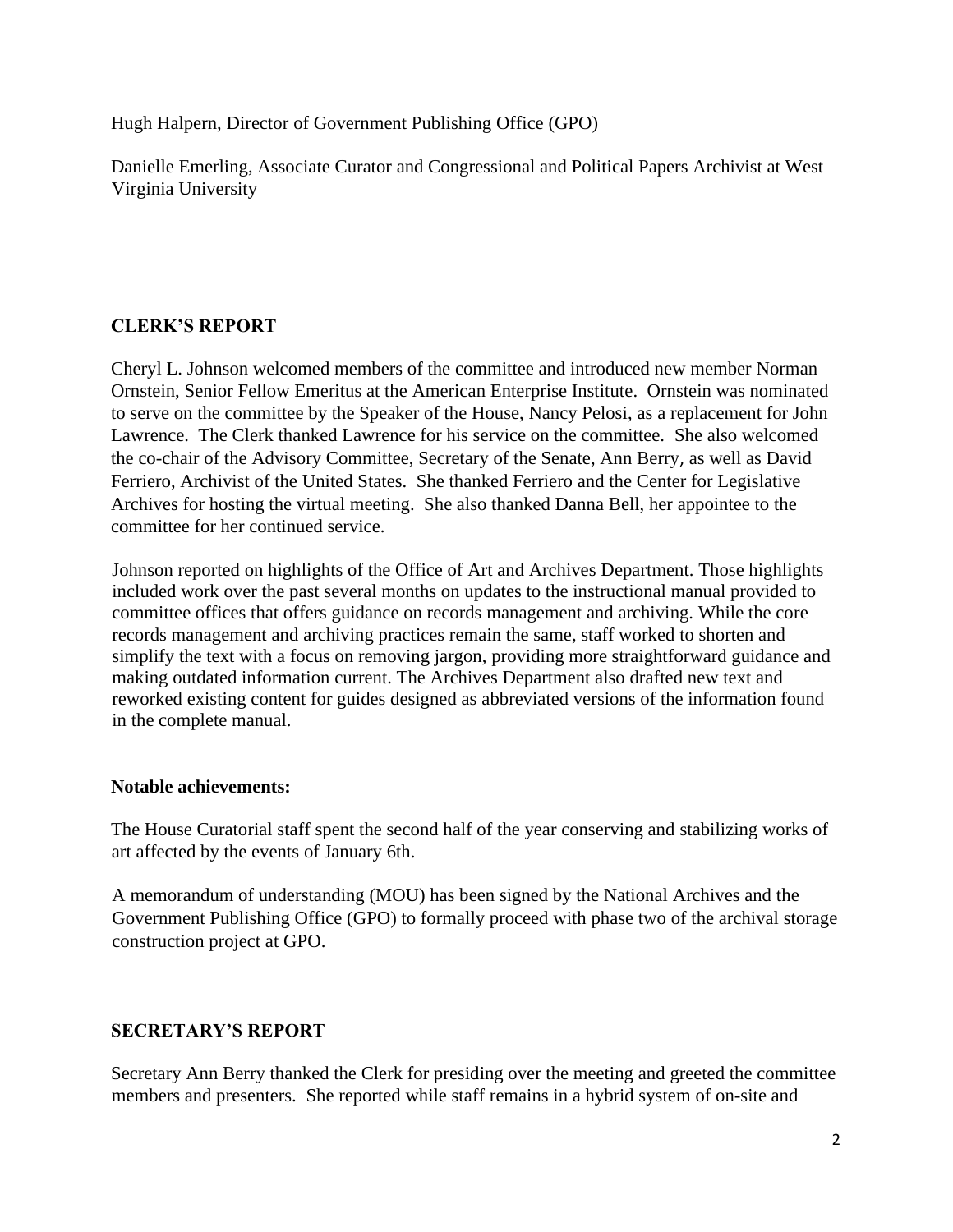telework status, the historians and archivists have continued to fulfill all of their core duties and more.

## **Notable achievements:**

Massive reorganization of historical material on the Senate website.

New publication is on schedule, entitled: *Scenes: People, Places and Events That Shape the United States Senate*.

Historians are conducting an oral history project to document the events of January 6, 2021 to record the experiences and insights of the Senate officers and staff on duty that day.

# **ARCHIVIST'S REPORT**

David Ferriero thanked the Clerk and Secretary for their ongoing support. He reported that hardest hit by the pandemic has been the National Personnel Records Center in St. Louis. The National Archives for the past 20 months has been monitoring 40 facilities in 17 different states, monitoring infection rates in more than 20 counties, opening and closing and re-opening and reclosing research rooms and record centers and presidential libraries. As of the morning of December 3, 2021, he reported that 24 of those 40 centers are in high transmission areas, meaning 200 or more new cases, and 10% high positivity rate, 10 are in substantial transmission areas or 100 to 199 new cases with 9% positivity rate.

Six centers are in moderate transmission areas, 20 to 99 new cases and 5 to 8% positivity. None of our facilities are in a low transmission area. That translates into 10 facilities re-opened to limited numbers of staff and the public, and 30 facilities with limited staff. The museum and most of the presidential libraries are open on a time-ticketed basis and the research rooms are testing virtual consultations and visits by appointment.

The Archivist recognized Hugh Halpern, Director of GPO, and noted the signing of the MOU for the second GPO space and NARA's willingness to support the project.

#### **Notable achievements:**

On the implementation of the Archivist's Task Force on Racism, 40 staff volunteers worked to look at the employee experience focusing on recruitment, advancement, and opportunities in diversity and inclusion.

The reparative description project began meeting in July with 18 staff members from around the country. The working group launched a reparative description webpage on archives.gov and drafted a set of guiding principles for reparative description.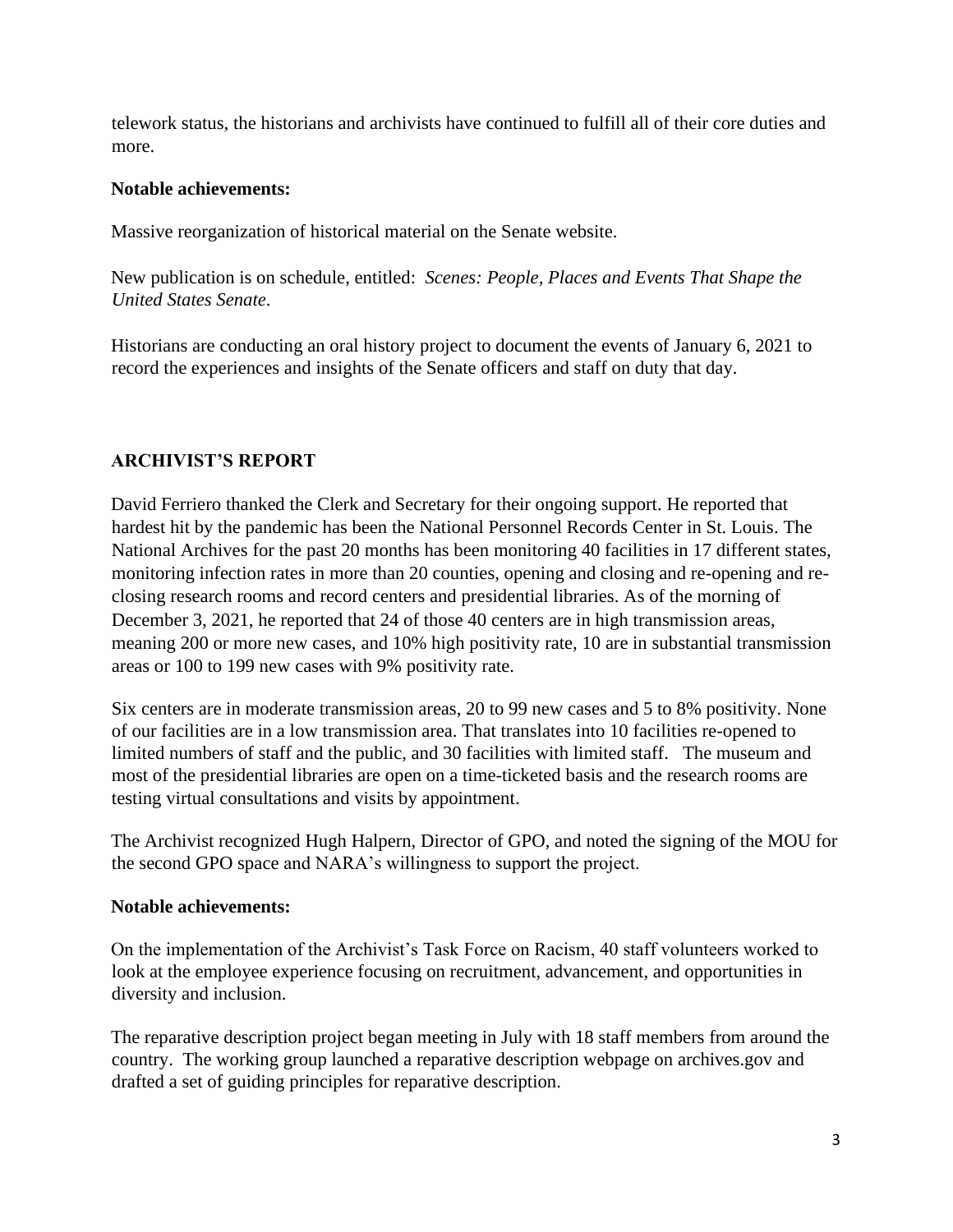# **APPROVAL OF MINUTES**

The Clerk called for a motion to approve the minutes. Motion was made and seconded and minutes were approved.

#### **GPO REPORT**

The Clerk introduced Hugh Halpern, GPO Director. Halpern reported on the status of the GPO buildout. He related how the fourth-floor space became available due to the ability to retire older printing equipment to be replaced with digital ink presses. The benefit of this space is that it is directly over the existing third-floor archival storage space that was previously built in the building. He reported that the design work will take a year to complete with a likely delivery in early 2023. He expected to solicit bids from firms to do the build-out and construction in the summer of 2023.

# **ARCHIVIST OF THE HOUSE REPORT**

House Archivist Heather Bourk reported that the Archives Department continues the core work of supporting committees and members by managing new accessions of records and loans of previously archived records, providing records management guidance and responding to records related questions. She also noted many other projects that are in progress.

#### **Notable achievements:**

New streamlined committee manual was completed and published in August. Currently working with the Clerk's Office of Communications to revise four existing quick guides.

24 new House record descriptions added to the Record Search Database.

Continued research and drafted House record-focused content for the History, Art, and Archives blog and Twitter.

Participated in National History Day as judges and collaborated with the Historian's Office to compile web resources in support of next year's National History Day theme of *Debate and Diplomacy.*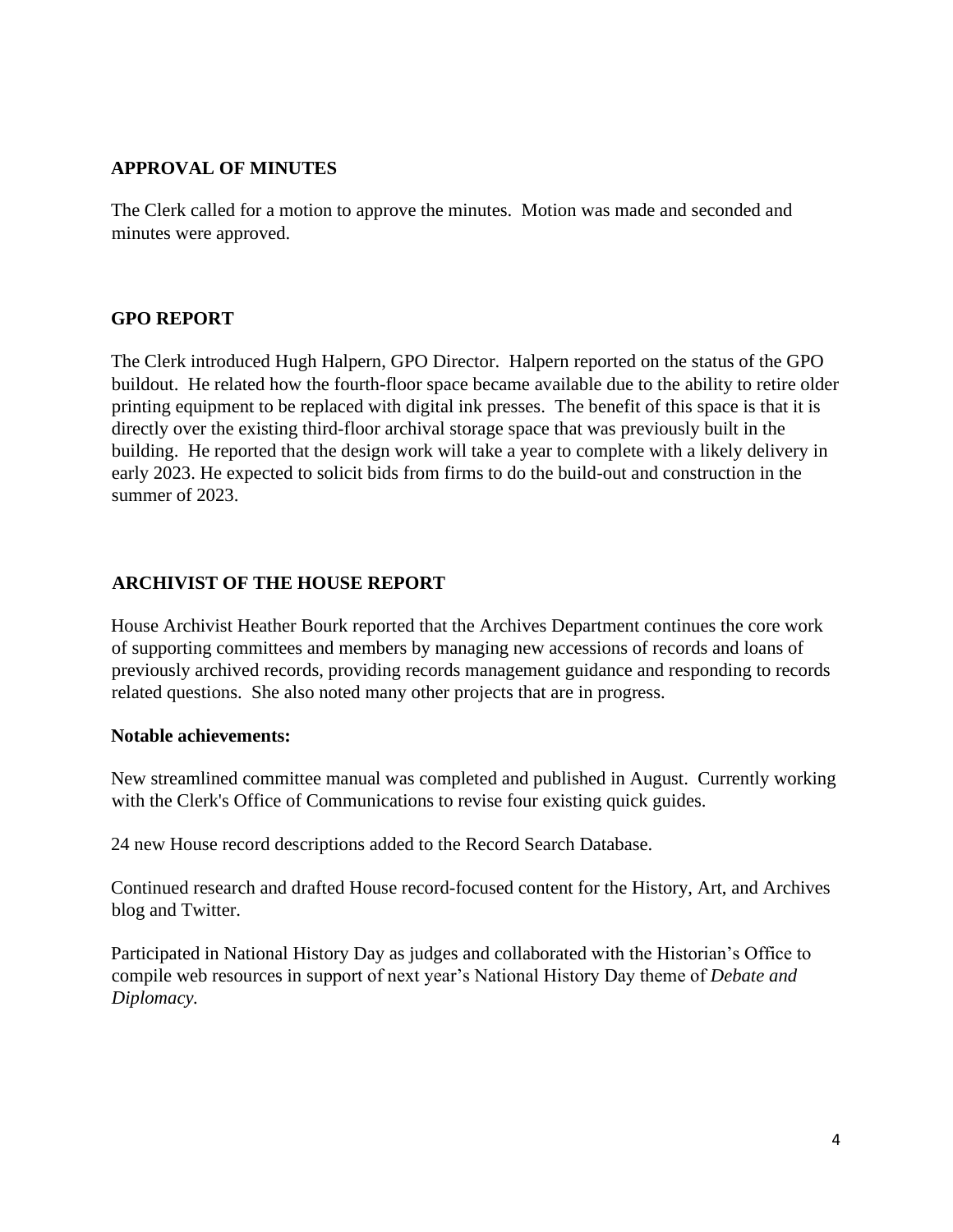# **ARCHIVIST OF THE SENATE REPORT**

Archivist Karen Paul reported that Senate archivists continued to telework and tele-meet much of the time since the June meeting. The office scaled back a planned September increase of staff onsite in response to CDC guidance and increased COVID levels. In late summer, the Center for Legislative Archives' return to level-one operating status and cessation of archival transfers from the Senate to NARA resulted in over 550 boxes of new transfers accumulating in working offices. The Center resumed transfers when the extent of the backup became known to them, and committees were thankful.

As called for by the fiscal year 2020 Further Consolidated Appropriations Act, the Senate Committee on Rules and Administration and Senate Committee on Appropriations Subcommittee on the Legislative Branch directed the Secretary of the Senate to enter into a partnership with a public university in order to acquire information on best practices in archiving congressional papers. This information is derived from experience and insights gained as a result of processing, preserving and making available a Senator's large collection and will be used to assist current and future Senators with preserving their collections.

## **Notable achievements:**

December 2020, the Committee on Rules and Administration and the Subcommittee on the Legislative Branch approved a memorandum of agreement establishing a partnership between the Secretary and Arizona State University, the repository of Senator John McCain's Papers.

During fiscal year 2021, the Senate transferred 228 new textual accessions totaling 989 cubic feet from 17 committees and offices and requested 47 loans totaling 120 cubic feet.

A transfer of electronic records on October 1st yielded 1.12 terabytes from 58 accessions and five committees. In addition, there were two electronic records loaned back to the Senate totaling 227 gigabytes.

Work continued with committees to archive social media accounts with the download of 49 accounts for 11 committees totaling 1.4 terabytes of data.

# **DIRECTOR OF THE CENTER FOR LEGISLATIVE ARCHIVES REPORT**

Director Richard Hunt reported the Center was able to maintain uninterrupted Congressional loan services to support the current business of Congress, providing over half-a-million pages of records to committees.

He stated that expected reference demand would increase exponentially in the coming year. Researchers requiring on-site access to records had to defer plans for most of 2020 and 2021,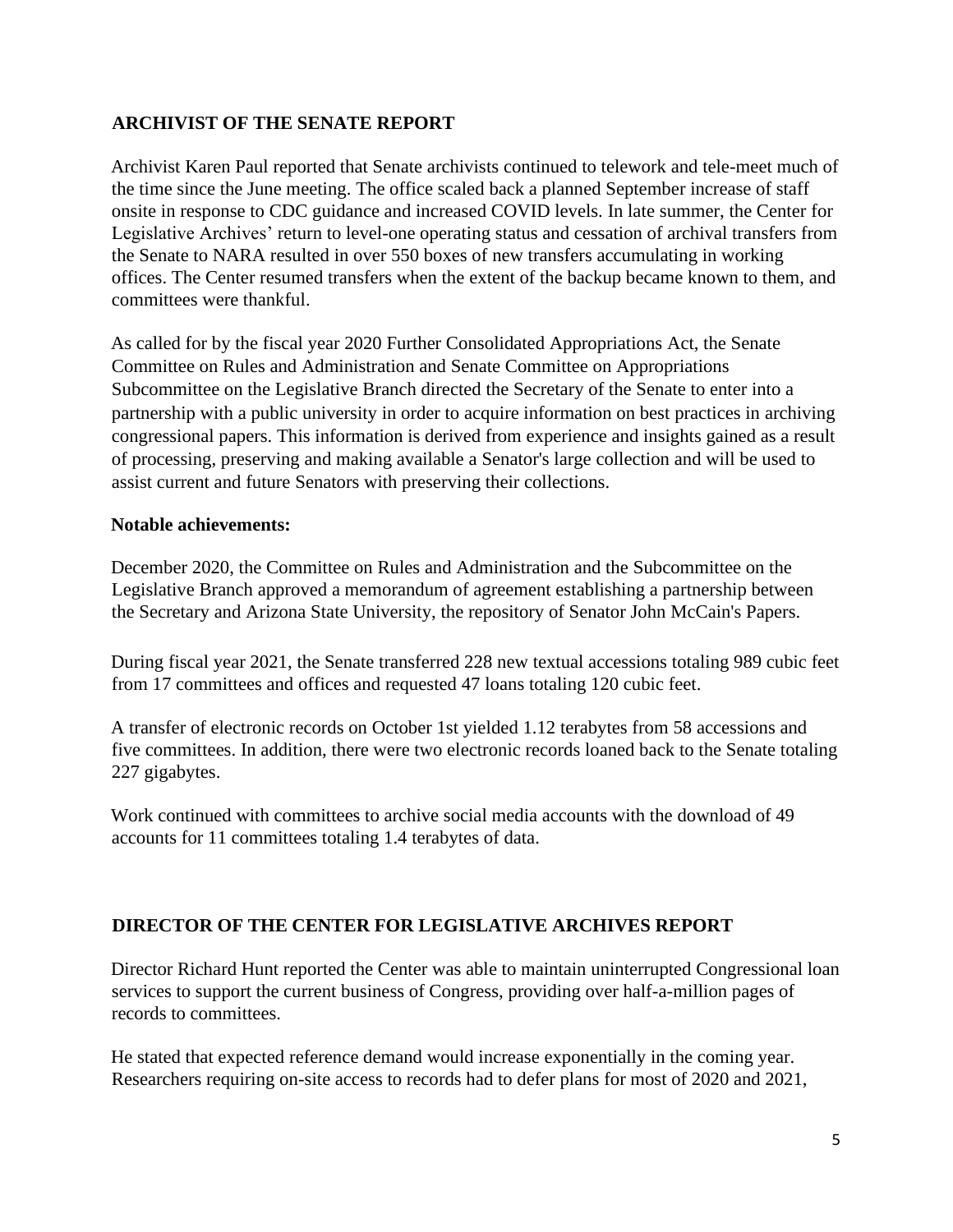creating a backlog of researchers who want to schedule visits in the new year, and undoubtedly, new researchers will surface and place new demands for records assistance.

On the electronic records front, the Center will begin the preparatory work with the Internet Archive for the harvest of the 117th Congress web presence, which will begin in the fall of 2022.

The Center continued to focus on supporting teachers with existing lessons, eBooks and apps, and on additional opportunities to introduce teachers to these resources and to provide training on the use of primary source material in the classroom. The focus remained on cultivating active and informed citizens and on greater civic understanding of the constitutional framework for our governing institutions.

## **Notable achievements:**

Restored accessioning of congressional records, transferring more than 2.5 million pages of textual records and 3 terabytes of committee data into the Center's holdings.

Increased outreach to teachers across the country providing 68 instructional webinars to over 1,100 teachers in 13 states.

Answered over 800 researcher inquiries.

Continued to work with the CVC Exhibit Renovation Project.

# **REPORTS**

Tanya Marshall, Vermont State Archivist and Chief Records Officer, gave an overview of the work being done in the Vermont State Archives & Records Administration on a pilot project using Microsoft 365 to automate the transfer and ingest of state agency records into a digital preservation system.

Danielle Emerling, Associate Curator and Congressional and Political Papers Archivist at West Virginia University, gave a report on the recently established American Congress Digital Archives Portal Project, a pilot project to aggregate the personal papers of Members of Congress into a single online portal.

#### **NEW BUSINESS**

There was no new business reported.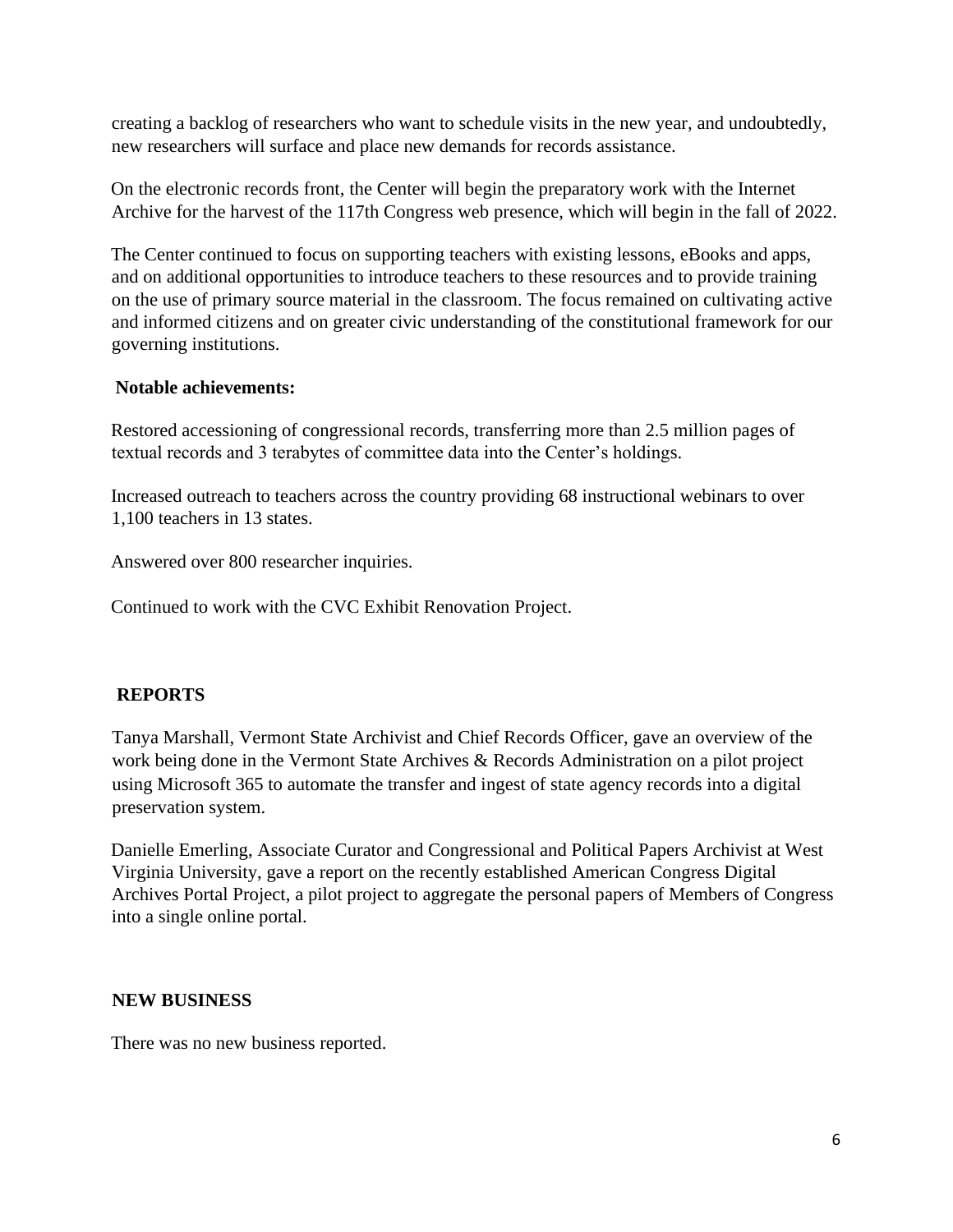## **ADJOURNMENT**

Hearing there was no new business, Clerk Johnson asked for a motion to adjourn. A motion to adjourn was made and seconded and the committee was adjourned at 2:30 p.m.

I hereby certify that, to the best of my knowledge, the foregoing minutes are accurate and complete.

Richard H. Hunt DFO Director, Center for Legislative Archives

Cheryl L. Johnson CHAIR Clerk, U.S. House of Representatives

These minutes will be formally considered by the committee at its next meeting, and any corrections or notations will be incorporated into the minutes of that meeting.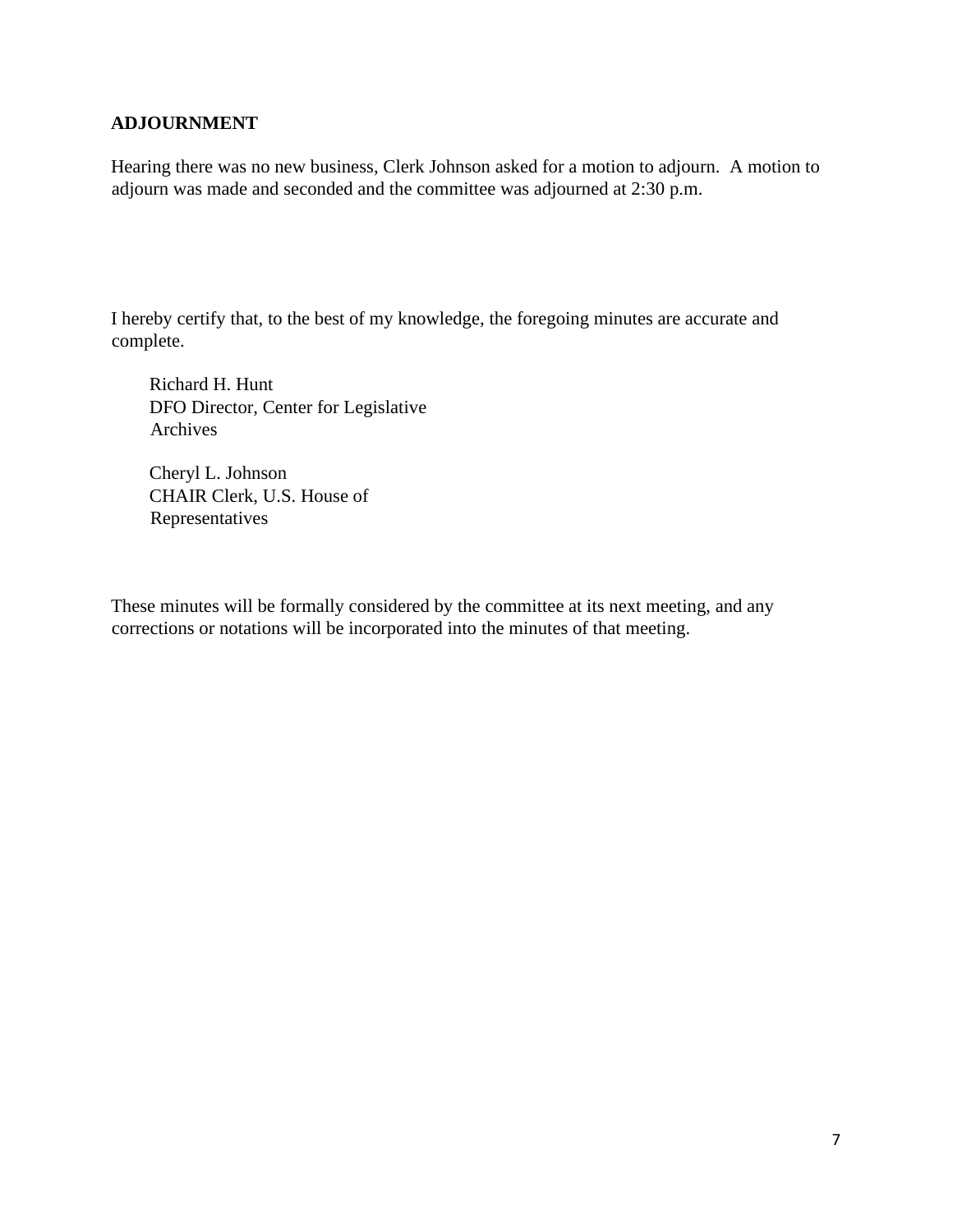# **Cheryl Johnson:** Hello, everyone. I am Cheryl Johnson, Clerk of the House. This meeting of the Advisory Committee on the Records of Congress will now come to order. I welcome you all to the 61st meeting of the Advisory Committee on the Records of Congress. I'd like to take this opportunity to welcome appointees and members, and thank you for your continued service and interest in helping to document the work of Congress.

The Speaker's appointee to the Advisory Committee, John Lawrence, has decided not to continue his Advisory Committee service. His insight into the workings of the House and the history of Congress, as well as his thoughtful questions and contributions will be missed. John, thank you for eight years of dedicated service. The Speaker's Office has appointed Norman Ornstein, Senior Fellow Emeritus at the American Enterprise Institute. Welcome, Norm, and thank you for agreeing to serve on the Advisory Committee. I look forward to working with you.

I am also pleased to report that my appointee, Danna Bell, has agreed to continue her service. Thank you for your continued commitment to the work of the Advisory Committee, Danna.

Welcome to the co-chair of the Advisory Committee, Secretary of the Senate, Ann Berry, my good friend. I look forward to working with you as we lead this committee on other shared projects.

I'd also like to take a moment to welcome David Ferriero, the Archivist of the United States. Thanks to you and your staff for the work you do to preserve and promote the records of Congress, and an added thank you to David and the staff at the Center for Legislative Archives for hosting today's virtual meeting. I'm pleased that even though we've had a couple of little hiccups, technology has enabled us to continue the meetings of the Advisory Committee during the pandemic. I am hopeful that when we meet in 2022, that it will be in person.

At this time, I'd like to take a moment to share highlights of some of the work the Office of Art and Archives has accomplished over the past six months.

The Archives Department has spent the past several months working on updates to the instructional manual provided to committee offices that offers guidance on records management and archiving. While the core records management and archiving practices remain the same, staff worked to shorten and simplify the text with a focus on removing jargon, providing more straightforward guidance and making outdated information current. The Archives Department also drafted new text and reworked existing content for guides designed as abbreviated versions of the information found in the complete manual.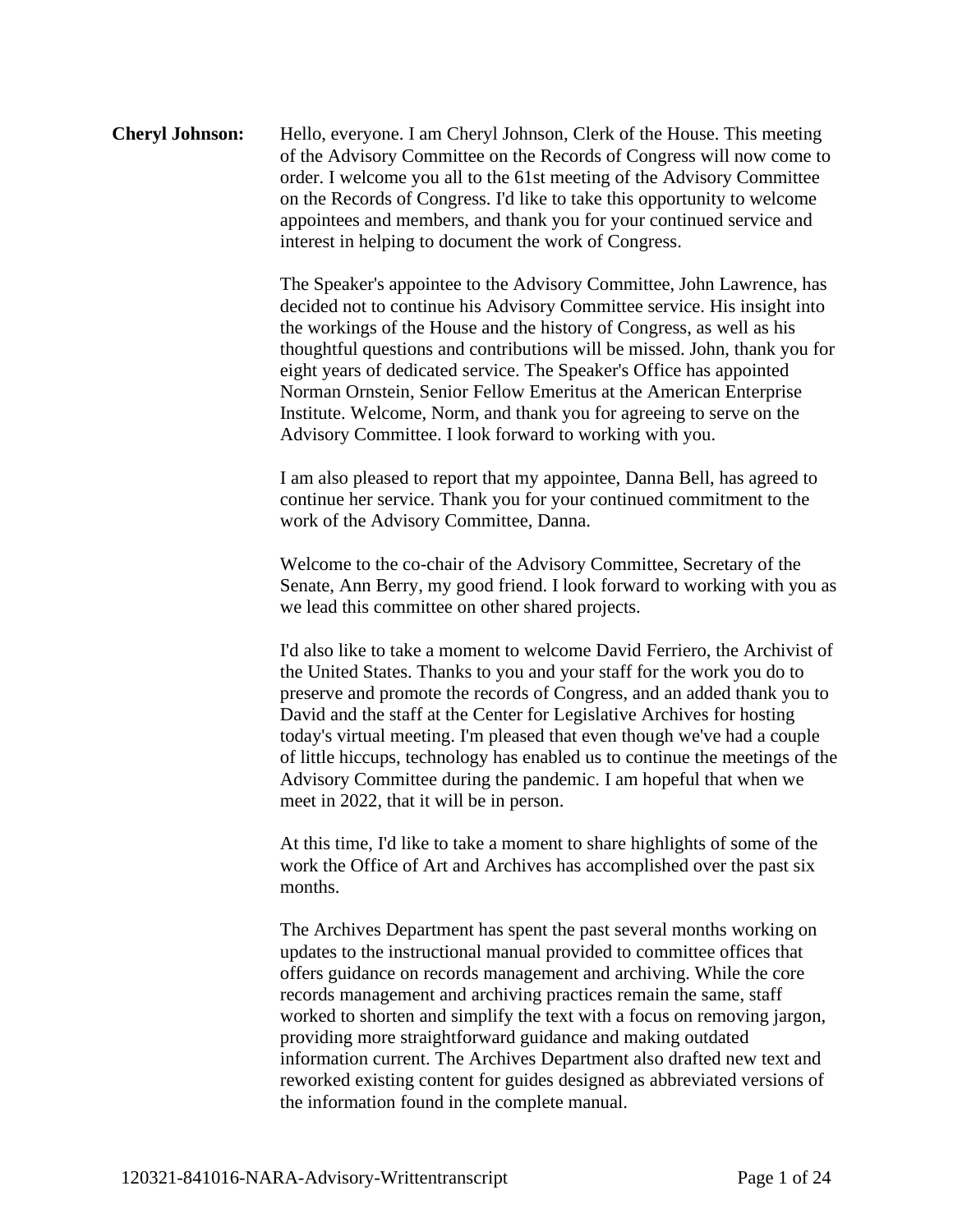The updated version of the manual for committees was completed in August, and the companion Committee Quick Guides are expected to be completed in the new year.

Archives staff continue to support the record keeping needs of committees and offices by providing consultations on records management and archiving best practices, managing the transfer of new records for archiving, and providing in-person and digital access to previously archived records. Outreach to the House's newest select committee yielded several requests for meetings to discuss best practices for managing and preserving both print and electronic records.

The House Curatorial staff spent the second half of the year conserving and stabilizing works of art affected by the events of January 6th. Curatorial staff also recently launched a popular virtual program called Lunch and Learn designed for House staff to log into at midday and access a short episode that highlights parts of the House collection that are of special interest to Congressional staff. Topics have included the House Mace, complete with a 3D model that can be manipulated on screen and virtual tours of real life exhibitions, such as the one marking Joseph Rainey's election as the first African-American representative.

We continue to move forward with work on the Archival Storage construction project at the Government Publishing Office. I'm pleased to report that a memorandum of agreement has been signed by the National Archives and GPO to formally proceed with phase two of the project. A portion of the meeting will be dedicated to representatives from GPO and the National Archives updating us on next steps and a project timeline.

I look forward to hearing from the Advisory Committee's newest appointee, Tanya Marshall, about her work at the Vermont State Archives and a presentation on the American Congress Digital Archives Portal Project from Danielle Emerling. I would now like to yield to the distinguished Secretary of the Senate and co-chair of the Advisory Committee, Ann Berry.

**Ann Berry:** Thank you, Cheryl. Greetings to our committee members, those giving reports, and attendees. Today's agenda is very full, so I'll keep my remarks brief. The past six months have gone by quickly, and we are glad to have this opportunity to take a few minutes to give the committee a status report on our mini projects and the achievement of our goals despite the continuing challenges posed by the pandemic. While our staff remains in a hybrid system of on-site and telework status, the historians and archivists have continued to fulfill all of their core duties and more. All three historians, Betty Koed, Kate Scott, and Dan Holt continue to give virtual and in-person presentations to the Senate community and beyond. They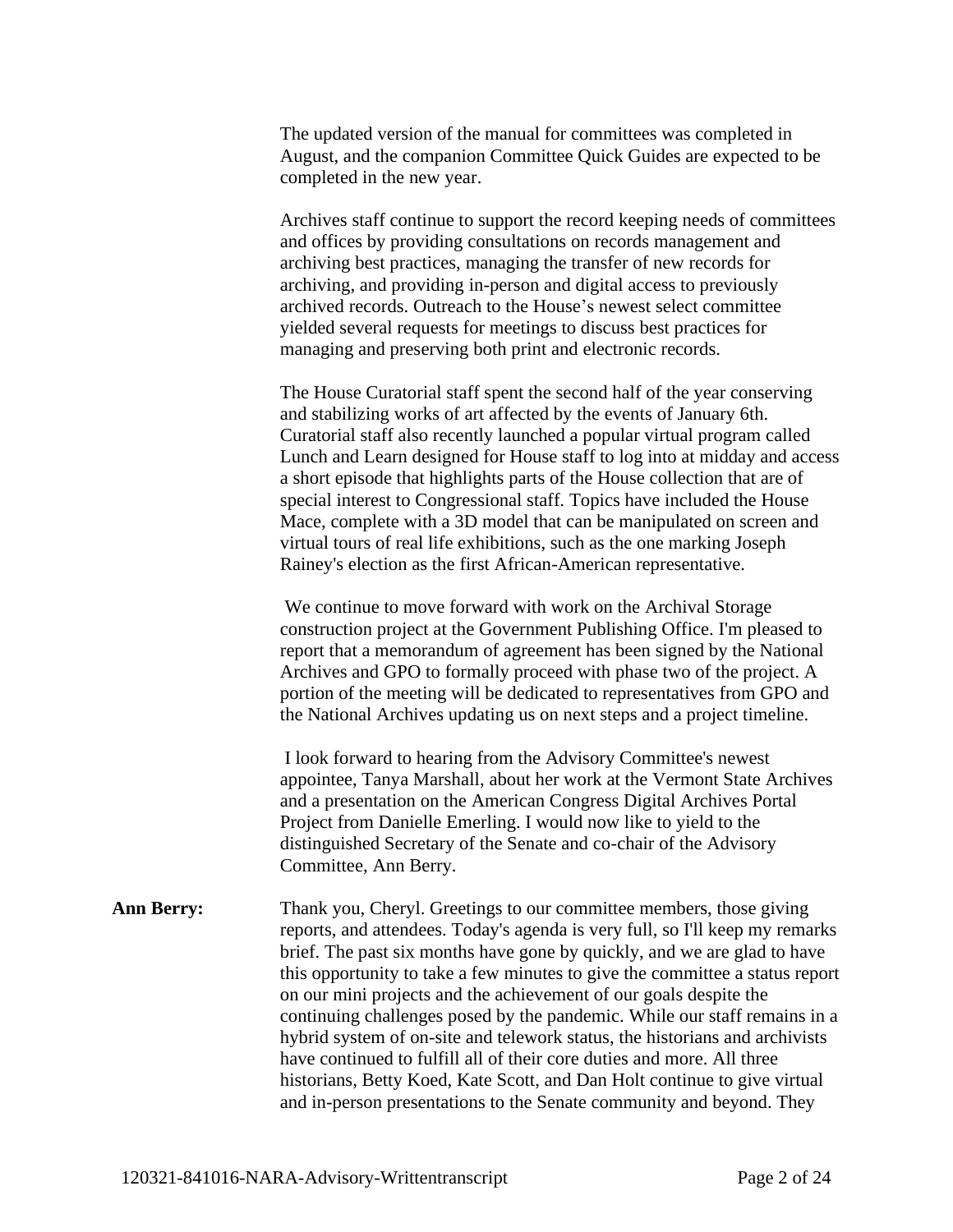have attended professional conferences and participated on scholarly panels in a virtual setting.

The number of questions coming in from researchers and the public has not let up, and the request for images from our photo historian Heather Moore continues to pour in. Large projects, such as a massive reorganization of historical material on the Senate website and a new publication to be titled *Scenes: People, Places and Events That Shape the United States Senate* are moving along on schedule. The historians are also deep into an oral history project to document the events of January 6, 2021, and record the experiences and insights of the Senate officers and staff on duty that day.

Senate Archivists, Karen Paul, Allison White, and Elizabeth Selinger have continued to take full advantage of virtual technology for briefings and meetings with Senate staff and for attending archival training seminars.

In many ways, an unexpected benefit of the pandemic is the new era of virtual course offerings that has opened up possibilities previously unavailable when attendance had to be required.

Karen Paul's report today will share details of Senator's papers and committee records preservation, while special presentations by Tanya Marshall and Danielle Emerling will focus on two current archival topics of interest and concern.

Finally, I look forward to learning more about the archival storage from Archivist David Ferriero, and GPO Director, Hugh Halpern. Having toured the designated GPO space last spring, I'm excited to learn about progress towards fulfilling the long-sought goal of providing needed storage for the growing collection of congressional records. Thank you very much.

- **Cheryl Johnson:** Thank you, Ann. I'm excited for our collaboration and look forward to lots more collaborations as we work to preserve the records of Congress. Now, I would like to recognize David Ferriero, the Archivist of the United States, for an overview of his agency's current work. He will also provide an update on reopening plans at the National Archives and an update on the Archival Storage Project at GPO.
- **David Ferriero:** Thank you, Ann and Cheryl, for your ongoing support. I look forward to the day when we are all in the same room and can share our greetings in person. A special welcome to Norm. You have big shoes to fill. I'm a long time fan of yours. So it's really exciting to have you with us, and Danna, thank you for agreeing to extend. You represent an important partner in our work.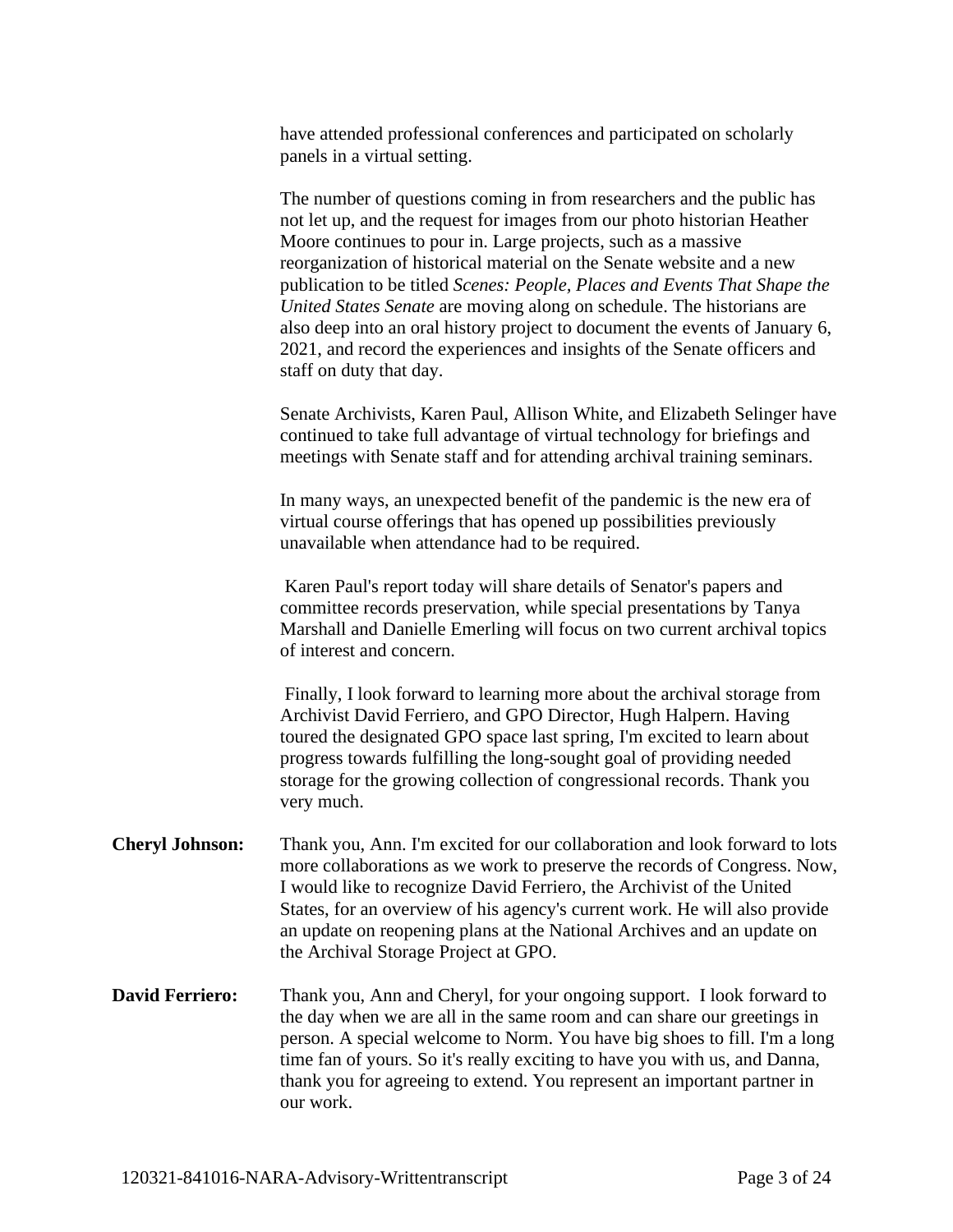Let me start with the COVID situation. The National Archives for the past 20 months has been monitoring 40 facilities in 17 different states, monitoring infection rates in more than 20 counties, opening and closing and re-opening and reclosing research rooms and record centers and presidential libraries. As of this morning, I can report that 24 of those 40 centers are in high transmission areas meaning 200 or more new cases, and 10% have a higher positivity rate, 10 are in substantial transmission areas or 100 to 199 new cases with about 9% positivity rate.

Six centers are in moderate transmission areas, 20 to 99 new cases and 5 to 8% positivity. None of our facilities are in a low transmission area. That translates into 10 facilities reopened to limited numbers of staff and the public, and 30 facilities with limited staff. The museum and most of the presidential libraries are open on time-ticketed basis and the research rooms are testing virtual consultations and visits by appointment, so this is a constantly changing landscape. One of the few upsides of the pandemic has been the impressive work accomplished remotely to improve access to our records. In the past year alone, 27 million new digital pages have been added, 800,000 new transcriptions have been added, and almost 3 million tags have been added. It's important to note that a high percentage of those transcriptions and tags came from the American public as part of our Citizen Archivist Initiative.

Hugh will be reporting on the GPO space during our meeting. I just wanted to say that we continue to support his work, have helped develop and signed the MOU that Cheryl mentioned regarding roles and responsibilities during the design portion of the effort. We stand ready most importantly, to provide the funding as outlined in the MOU when the architectural and engineering contract has been negotiated. We deeply appreciate the close coordination and cooperation with our GPO partners.

I promised at our last meeting to keep you up-to-date on progress on implementation of the Archivist's Task Force on Racism. I've been reporting on this for the past several meetings. This was an effort launched during the summer of 2019 to analyze internal and external procedures and processes in agency culture. Forty staff volunteers worked in three working groups, looking at the employee experience focusing on things like recruitment and advancement, and opportunities in diversity and inclusion.

Another group is looking at archival descriptions questioning how we address an asynchronistic or an offensive terminology in our catalog. In the last group, looking at museum and public programs, how do we ensure diverse representation in our exhibits, education. and public programs? The report was delivered to me in January, and one of the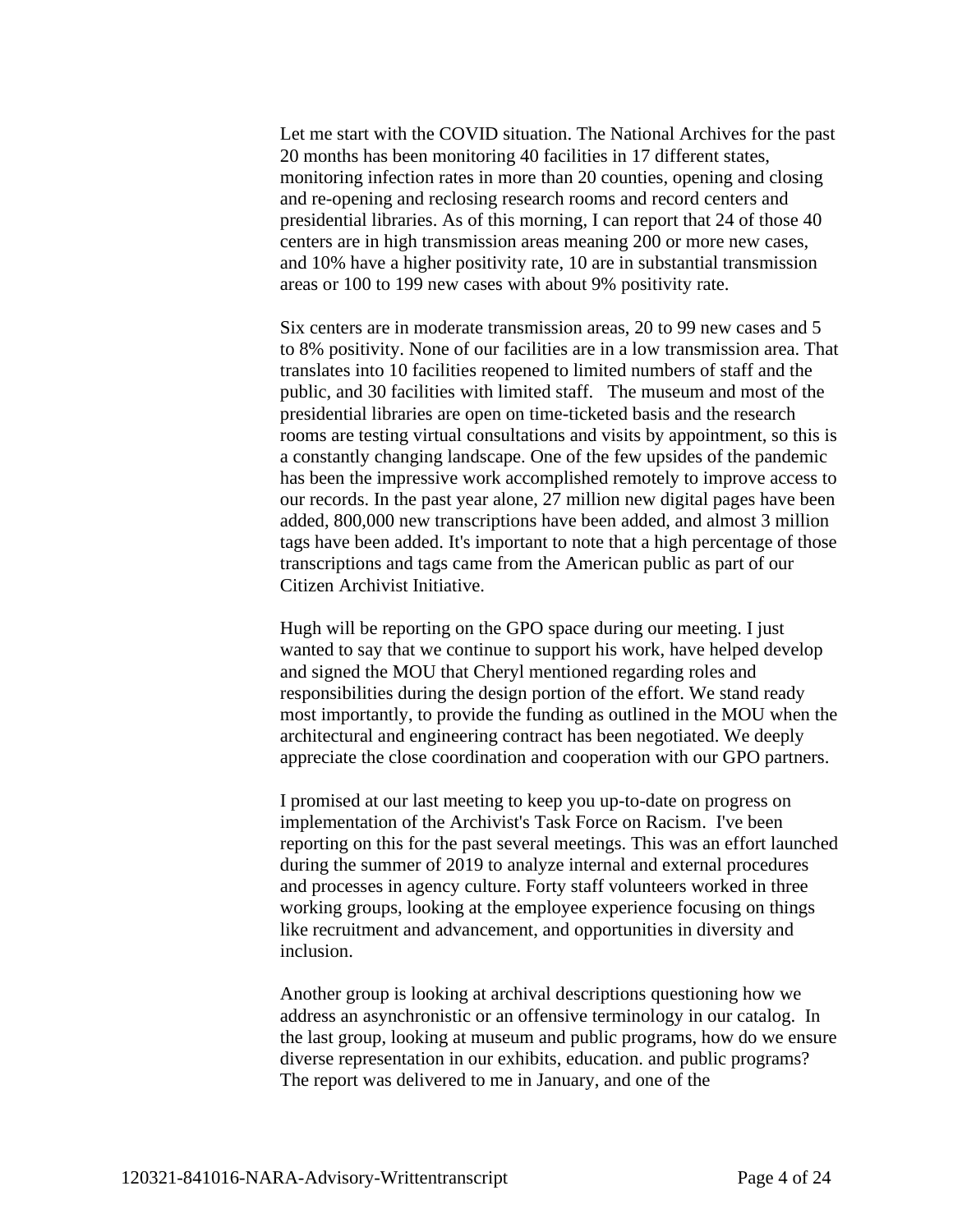recommendations was the creation of an agency-wide approach to reparative description.

Reparative description is shorthand for intellectual frameworks that place the stories of stakeholder communities at the center of core archival description. An essential aspect of this approach is the creation of meaningful consultation, and engagement and collaboration with community partners. Reparative description rejects the proposition that archival neutrality is possible and it aims to correct harmful language and omissions over description created by the biases or assumed neutrality of the past. The reparative description and digitization working group began meeting in July, and they have been meeting regularly since.

The group is composed of 18 staff from various offices with different skill sets and grade levels from around the country. So far, the group has developed a potentially harmful content post on archives.gov and put a potentially harmful content alert on the catalog. We've launched the reparative description webpage on archives.gov, which I urge you to take a look at. We drafted a set of guiding principles for our reparative description based on reviews and discussion of other institutions.

Principles identified an initial universe of communities to consult. They consulted with experts within NARA, as well as points of contact in the African-American and Puerto Rican communities, and identified an initial set of harmful terms in our catalog descriptions. We're currently identifying the scope and location of those terms in the catalog. So this is an ongoing process. We're pleased to see that this notion of reparative description analysis is being picked up at many of our peer institutions around the country, so we'll keep you posted and that's my report.

- **Cheryl Johnson:** David, you've been quite busy. Thanks so, so very much. Like Ann mentioned, during the pandemic with all of its absolutely terrible, horrible problems the one light is it has given us a chance to accomplish a lot more during this time. It's amazing to me. So next on the agenda is approval of the minutes of the June 7th meeting. Is there an objection to dispensing with the reading of the minutes? Noting none. Are there any corrections to the minutes of the June 7th meeting? If there are no corrections, is there a motion and a second for their approval?
- **Ann Berry:** I motion.
- **Betty Koed:** Second.
- **Cheryl Johnson:** The minutes are approved. So next, we will hear from GPO Director, Hugh Halpern. He will now provide an update on progress of phase two of the Archival Storage Project at his agency. Hugh?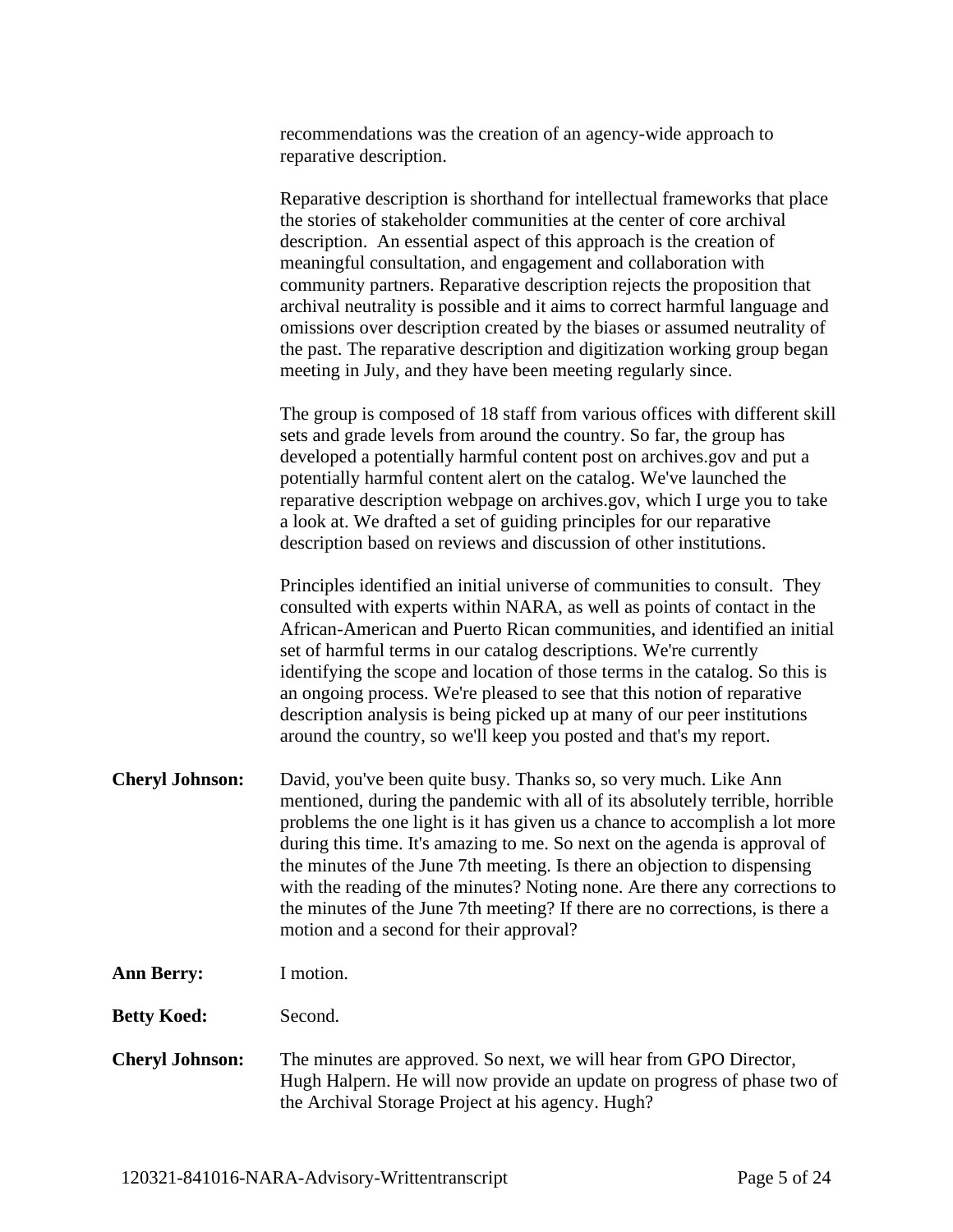## **Hugh Halpern:** Thank you, Madam Clerk. Thank you for the opportunity to speak with you today. It is always great to join my colleagues, the Clerk, the Secretary, and the Archivist. I particularly want to thank David and his team for their support on this project. When we last met, we discussed the opportunity to locate the phase two space of the Center for Legislative Archives expansion in Building A of GPOs headquarters. If you recall, we believe this solution has many benefits for the National Archives and for Congress, notably the ability to rely on our prior experience building phase one in a similar space and the fact that the two spaces are literally on top of each other.

This space became available as a result of our move to digital inkjet press technology and our ability to retire older, larger equipment. Today, I'd like to give you an update on our progress and show you our near-term path forward. If you look at the slide, this will give you a sense of how we're doing. Over the summer, we hosted many of the stakeholders, including some of you to tour the proposed space.

The response was positive from all corners, so we began to move forward with the Archives to develop a Memorandum of Agreement for the design of the phase two project. We executed that MOA in October and around the same time, the GPO received approvals from the Joint Committee on Printing to move forward with the work associated with this project. Currently, the GPO and the Archives are drafting the statement of work for the design and should be able to finalize it within the next month or two. Then, as a benefit of our blanket architectural and engineering contract, we should be able to solicit proposals and select a firm to complete the design by the end of winter or early spring.

The actual design work will likely take about a year to complete, so we expect it to be finished in early 2023. Then, in the summer of 2023, we'll solicit bids from firms to do the build-out and construction. That will also be around the same time we estimate that our legacy equipment will be removed and we can start our internal moves to fully accommodate this project.

While I know that everybody would like a firm date for completion, I'm afraid I can't provide that to you today. There are just too many variables at this point, including what the design work reveals, how many firms bid on the work, the availability of supplies and skilled labor and other potential obstacles. But this is a firm path for our near-term progress on phase two.

Working closely with our partners at NARA and in Congress, we've made substantial progress since our last meeting. The good news is that we've turned the phase one space over to NARA and they're fully able to use that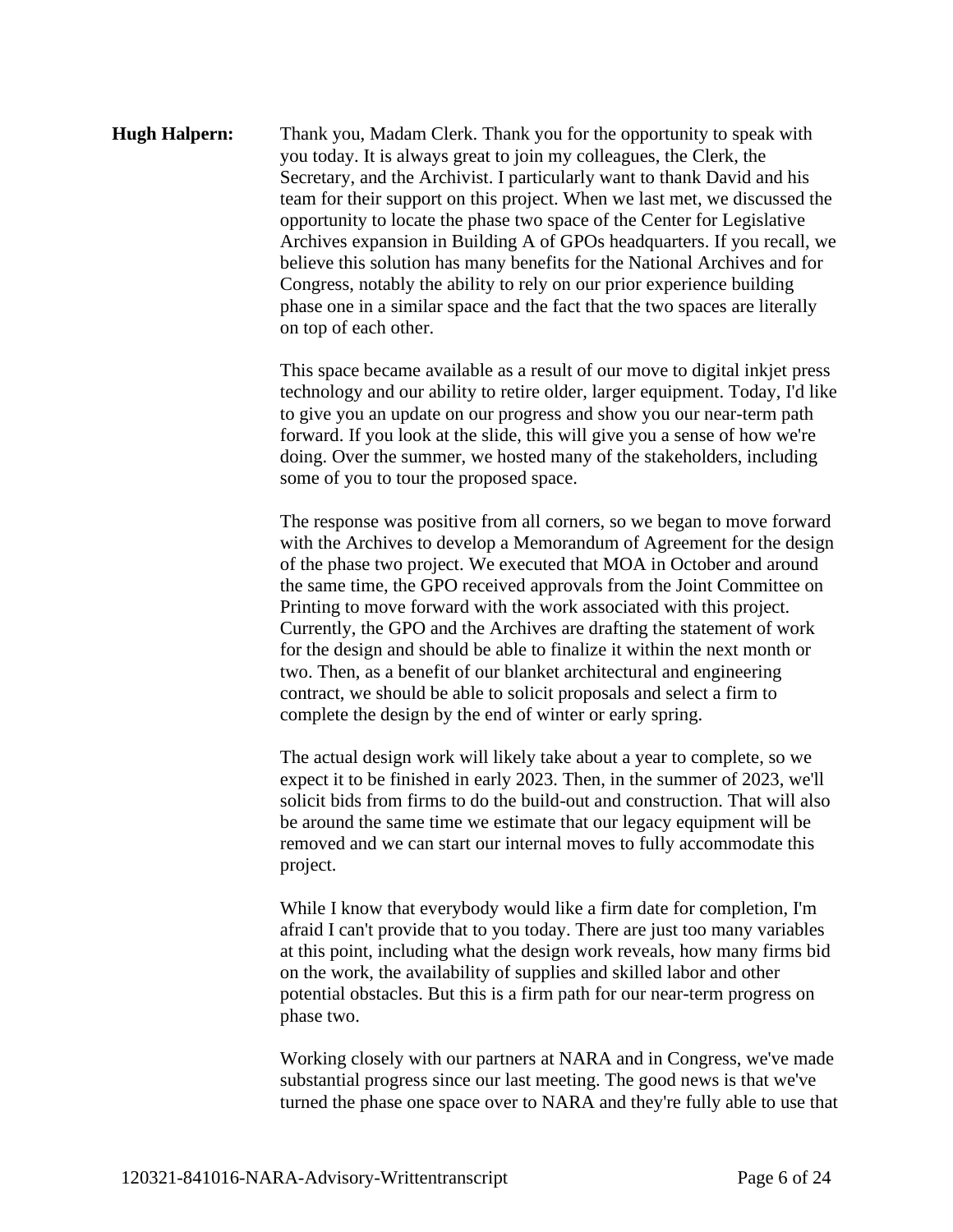facility. Now that we have a site selected, we're eager to keep moving on our design work and eventual construction so that we can have both phases of this project completed in the next several years. Madam Clerk and everyone else, thank you so much for the opportunity to update you on our progress. If anyone has questions, I'll be happy to try and answer them. **Cheryl Johnson:** Thank you, Hugh. Are there any questions for either David or Hugh? **Matt Wasniewski:** Yes, I have a question for Hugh, and maybe David would chime in too. First of all Hugh, thanks for that report. It's reassuring. It sounds like we're off to a good start on phase two. Phase one was a necessary and welcome addition, but it had some bumps along the way to fruition, and I'm just wondering if you can generally address lessons learned or changes that have been made that are going to allow phase two to proceed a little bit more efficiently? **Hugh Halpern:** Well, that's a great question. I think one of the key things that came out of the phase one process is figuring out roles and responsibilities and who does what, and the best way to integrate the narrowest role as the customer here and GPO's ability to deliver. I think both the experience of working out the kinks of that relationship, along with learning how to deliver a finished product for NARA in that space are both things that we can use to our advantage as we move forward in phase two. I think the Memorandum of Agreement that we just signed really reflects a lot of those lessons learned, and we now have in place our blanket architecture and engineering contract so that we limit the number of firms to folks that we know can do this work and can be responsive. So we're really looking forward to taking those lessons and moving forward. **Cheryl Johnson:** Any more questions of David or Hugh? **Hugh Halpern:** Matt, I would just add to that that we took those lessons learned to heart. I can guarantee you that we are not going to have those same situations develop over long periods of time. The oversight of this phase of the project is much more rigorous, I can guarantee you. Are you hearing an echo because I am.

- **Matt Wasniewski:** Yes, but I got the gist of your answer. Thank you. It seems like we're off to a great start.
- **Cheryl Johnson:** Okay. Next, we will hear from Heather Bourk. Heather will give us the House Archivist's Report.
- **Heather Bourk**: Thank you, Cheryl, and hello everyone. Thanks to the Advisory Committee for providing me with this opportunity to update you on what's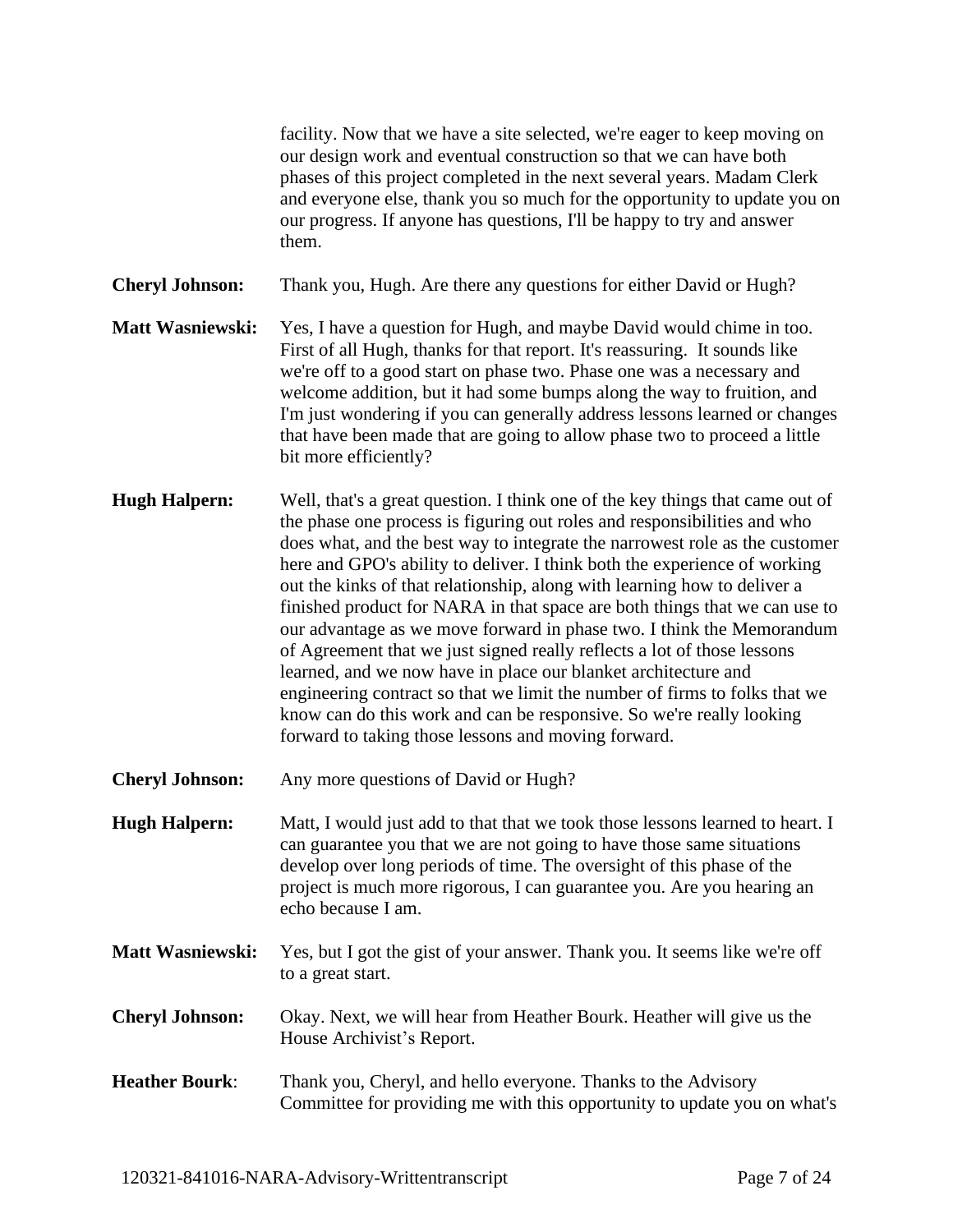been happening in the House Archives Department since our last meeting in June. While we continue our core work of supporting committees and members by managing new accessions of records and loans of previously archived records, providing records management guidance and responding to records related questions; in this report I will highlight projects outside of these responsibilities.

Our outreach efforts to committees and members include providing manuals and guides, detailing records management guidance, and archiving procedures. As the Clerk mentioned, the committee manual was completed and published in August. We're pleased with the streamlined look and simplified guidance. We shared the new manual with committee clerks in one of the monthly archiving email tips we send to that group.

We're currently working with the Clerk's Office of Communications to revise four existing quick guides, and to create one new guide to highlight topics we are frequently asked about by committees. The topics covered include archiving electronic records and social media, preparing records for transfer, the differences between published and unpublished records, and End of Congress archiving. We're also drafting a quick guide focused on archiving email for both committee and member offices for publication next year. The revised quick guides will match the updated design of the new committee manual and reflect the refreshed content. Our goal is to create a seamless suite of products that we can offer to committees to educate them on archiving requirements and facilitate the archiving process, from understanding which records to retain, to preparation and transfer of records.

Staff are also working to update the Records Management Manual for members. Like the approach taken with the committee manual, the text has been pared down to make the guidance more user-friendly, and the design will incorporate images and infographics to highlight key concepts in an easy-to-understand presentation. The new text emphasizes the role of Archive staff as a resource for questions about records management and archiving, and encourages members to document their career in the House by donating their papers to a research repository. We're also working on quick guides designed to provide easily accessible instructions for archiving electronic records and social media in member offices. The member manual and committee and member quick guides are slated for completion early next year.

Staff continue to research and draft content for the History, Art & Archives website. Last month, we added 24 new House record descriptions to the Records Search database. Topics covered include the United States Postal Service, Presidential Addresses, and The Role of Women in War and Statehood. Some of my personal favorite new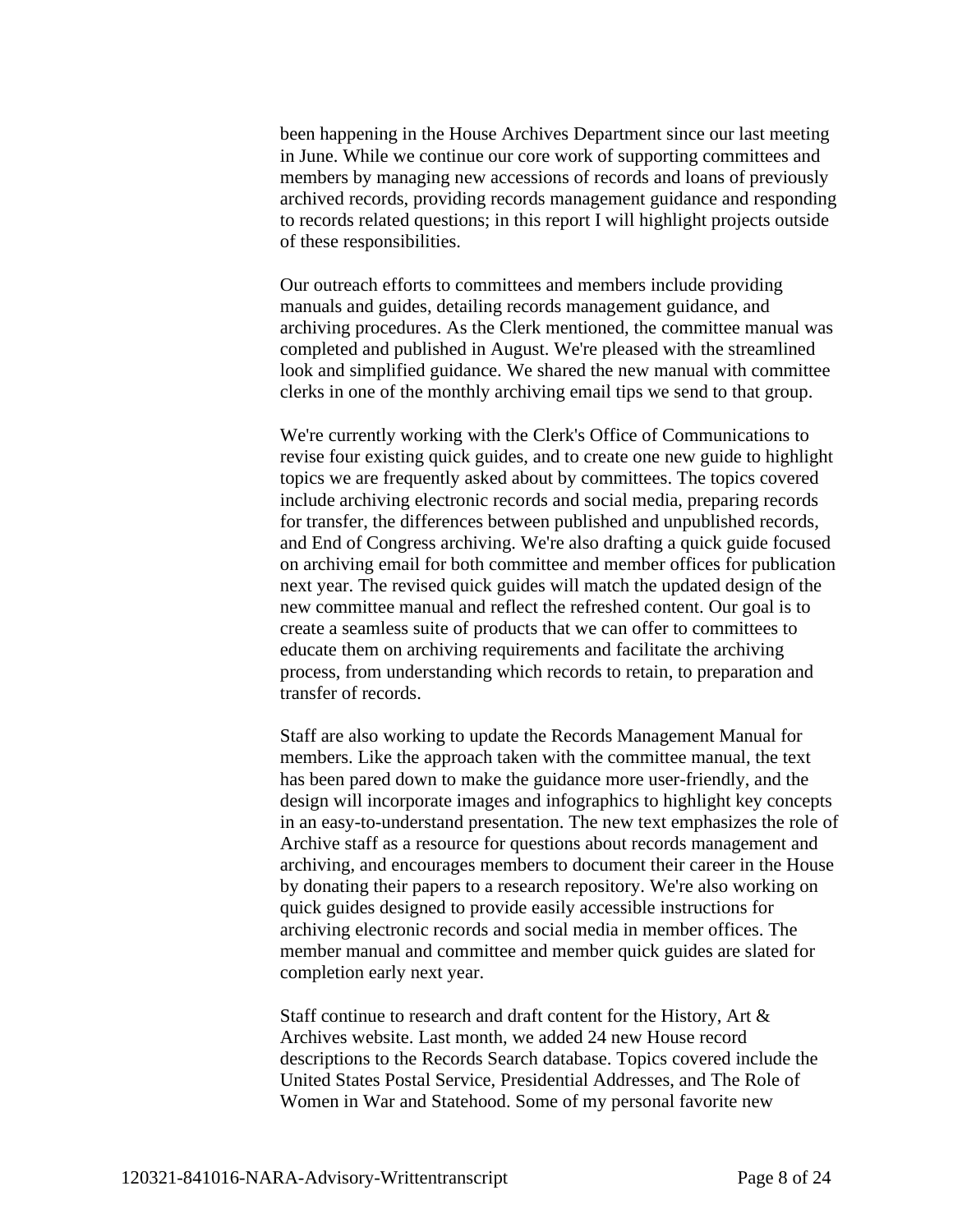additions are a report advocating that Yosemite Valley and the Mariposa Grove be set aside as public lands, documentation of a pioneering woman's quest to own land in Louisiana in the early 1800's, and a booklet on stamp collecting. We'll add a link to Records Search in the chat so you can take a look. We plan to add transcriptions for handwritten documents to Record Search next year.

The department also continues to research and draft House record-focused content for the blog. Recent posts include one aimed at how teachers can use House records found in the Record Search database as instructional materials in the classroom, as well as posts featuring maps and graphics found in our records.

We also continue to support the House history Twitter feed through tweets highlighting House records and contributing along with the Curatorial Department to the National Archives Hashtag Party. We've also recently started to contribute records-focused tweets geared toward educators.

Archives staff also continue our commitment to connecting teachers and students to primary sources through content created for the education portion of the website. Upcoming projects slated to launch next year include a primary source set and video featuring House records documenting prohibition. Stay tuned.

Also, on the education front, staff participated in judging for National History Day at the national competition level earlier this year. Staff members have also collaborated with the Historian's Office to compile web resources in support of next year's National History Day theme of *Debate and Diplomacy*. The webpages pull together a variety of existing content, House records and objects, oral histories, and historical highlights, under suggested topics students might consider for their projects. We were pleased that the National History Day team retweeted our promotional tweet of these pages, calling them, "a fantastic resource."

Archives spent a day in October reviewing our current web content, considering questions about mission, audience and goals, and drafted a web strategy plan to frame the content we create moving forward. The plan includes adjustments to current projects and proposed new projects. We're eager to share details once projects are in the works.

Our office continues to support the work of the Historian's Office through research into primary sources for use in their projects. Staff worked closely with the Center for Legislative Archives on a request for scans of election credentials of African-American House members. We also continue to update research collection information on the member profiles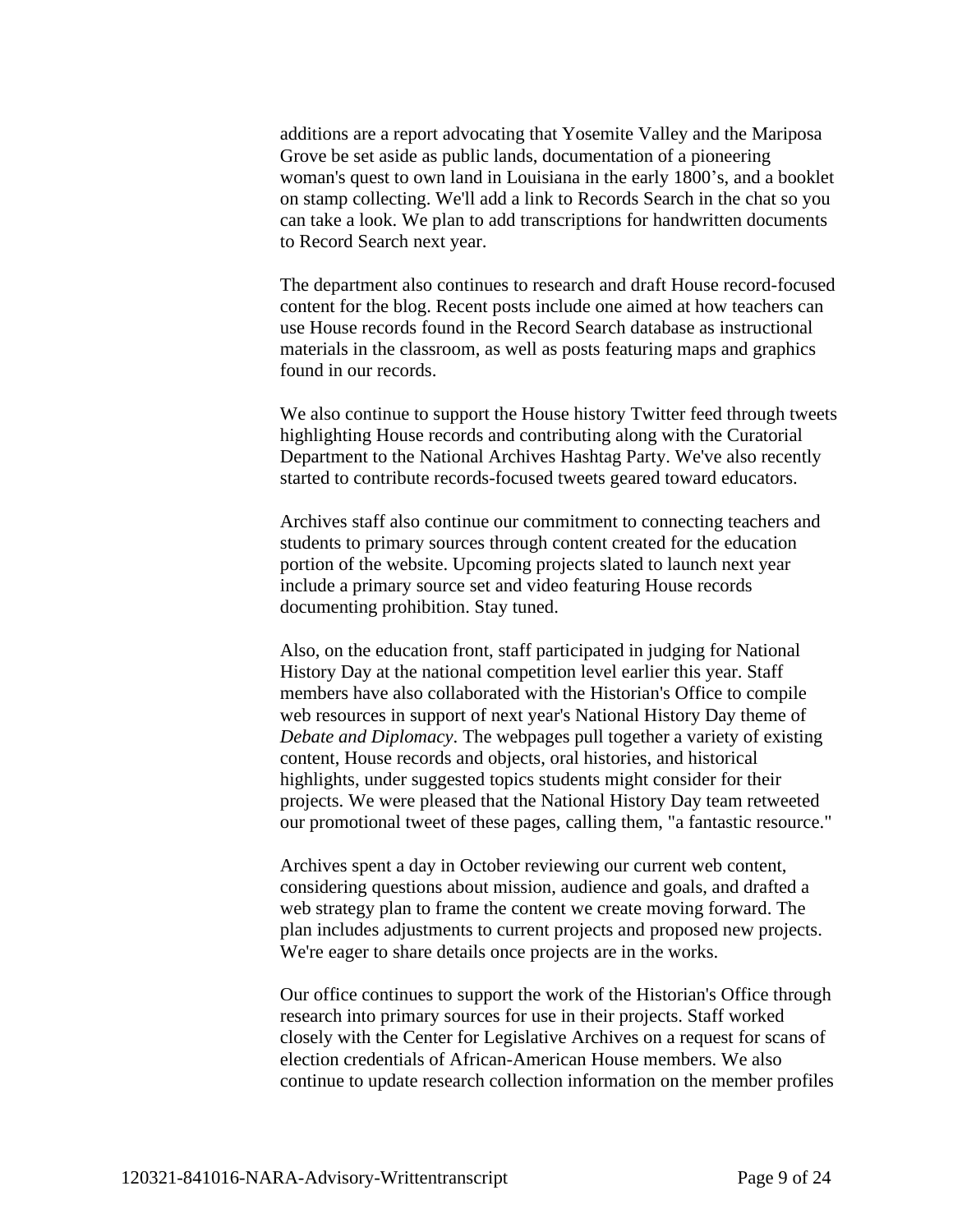|                        | found on the online Biographical Directory of Congress with a current<br>focus on African-American members.                                                                                                                                                                                                                                                                                                                                                                                                                                                                                                                                                                                                                                                                                                                                                                                                                |
|------------------------|----------------------------------------------------------------------------------------------------------------------------------------------------------------------------------------------------------------------------------------------------------------------------------------------------------------------------------------------------------------------------------------------------------------------------------------------------------------------------------------------------------------------------------------------------------------------------------------------------------------------------------------------------------------------------------------------------------------------------------------------------------------------------------------------------------------------------------------------------------------------------------------------------------------------------|
|                        | I'd like to take a moment to acknowledge the Center for Legislative<br>Archives' work in support of projects for both our office and the<br>Historian's Office. In addition to the credential scans already mentioned,<br>they support our annual work to update Records Search by providing<br>scans of many new documents that are added. Kudos to the Center staff<br>for helping make our projects successful.                                                                                                                                                                                                                                                                                                                                                                                                                                                                                                         |
|                        | Archives staff attended the virtual Society of American Archivists Annual<br>Meeting in August and reported on the department's work to the<br>Congressional Papers Section.                                                                                                                                                                                                                                                                                                                                                                                                                                                                                                                                                                                                                                                                                                                                               |
|                        | I'm happy to answer any questions the Advisory Committee has or to<br>provide additional information on the work we've been doing. Thank you.                                                                                                                                                                                                                                                                                                                                                                                                                                                                                                                                                                                                                                                                                                                                                                              |
| <b>Cheryl Johnson:</b> | Thanks very much, Heather. I would like to say in addition to all of that,<br>Heather has prepared me so well for this meeting, and I just want to say<br>thank you publicly for all that you do. Next we will hear from Karen Paul,<br>the Senate Archivist's Report.                                                                                                                                                                                                                                                                                                                                                                                                                                                                                                                                                                                                                                                     |
| <b>Karen Paul:</b>     | Thank you so much, and I'm very pleased to be able to present the<br>following report. The Senate archivists continued to telework and tele-<br>meet much of the time since the June meeting. We scaled back a planned<br>September increase of staff onsite in response to CDC guidance and<br>increased COVID levels. In late summer, the Center's return to level one<br>operating status and cessation of archival transfers from the Senate<br>resulted in over 550 boxes of new transfers accumulating in working<br>offices. The Center resumed transfers when the extent of the backup<br>became known to them, and we and our committees thank you all very<br>much for that. Six Senators have announced retirement. They have<br>received copies of Preserving Senate History, Closing a Senate Office and<br>have been briefed on best practices, and will continue to receive guidance<br>as questions arise. |
|                        | As called for by the fiscal year 2020 Further Consolidated Appropriations<br>Act, the Senate Committee on Rules and Administration and Senate<br>Committee on Appropriations Subcommittee on the Legislative Branch<br>directed the Secretary of the Senate to enter into a partnership with a<br>public university in order to acquire information on best practices in<br>archiving Congressional Papers. This information is derived from<br>experience and insights gained as a result of processing, preserving and<br>making available a Senator's large collection and will be used to assist                                                                                                                                                                                                                                                                                                                       |

current and future Senators with preserving their collections. Senate Report 116-124 advised that in order to gain insight into significant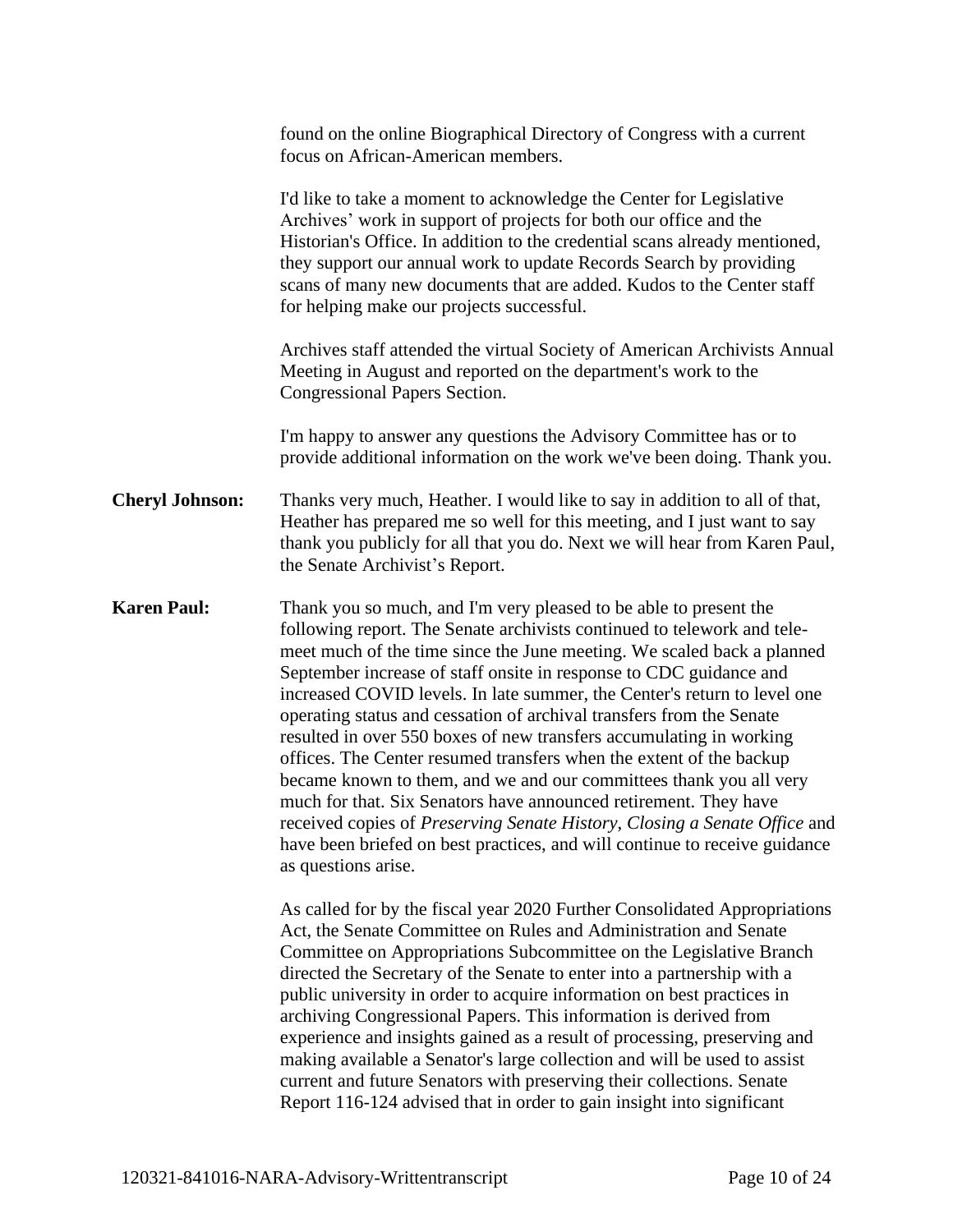challenges, emphasis should be placed on a collection, that due to special circumstances or lack of available guidance from the Senator, rapid closing, transfer, and processing was required.

In December 2020, the Committee on Rules and Administration and the subcommittee on the Legislative Branch approved a memorandum of agreement establishing a partnership between the Secretary and Arizona State University, the Repository of Senator John McCain's Papers. As per the agreement, the university is filing quarterly reports on the processing of The McCain Senate Papers, providing information in the following categories: preliminary and final budget; processing plans for analog and digital records; IT capability to support digital preservation activities; assessment of incoming digital records; procedures to identify and protect sensitive information in digital and analog records; plan and budget for format migration and content preservation; and metadata management and/or other digital preservation needs. It also called for a plan for cataloging and making the collection available; division of labor between contractors and the university; and the role of the university in direction, oversight, and approval of tasks performed by contractors; a plan for identifying and returning Senate committee records inadvertently transferred with the Senator's personal collection; and other topics or issues as discovered during the course of the project, such as unexpected gaps in the Collection and preservation conservation issues posed by the Collection.

The university will submit a final report to the Senate at the conclusion of the project in 2024. The Legislative Branch Appropriations Act of 2021 Explanatory Statement assigned to the Secretary of the Senate the task of preparing a report for the Subcommittee on the Legislative Branch on ways to enhance records management, and archiving services to Senators to promote proper organization and preservation of their records so that their official papers will be ready for historical preservation when the Senator leaves office. To improve our report, we surveyed administrative directors and systems administrators. Over half of the Senator's offices responded and results showed the following: more than 66% of respondents want short-term, in-person assistance at the end of a Senator's term to help office staff implement the steps outlined in *Preserving Senate History* and *Closing a Senator's Office*. More than 60% want help with creating a custom office records management policy. More than 55% want increased training in records management and archiving, both at the opening of an office and periodically thereafter.

Nearly 50% want provision of short-term, in-person assistance and periodic reviews of electronic records management. About 48% want help preparing electronic records, systems and data for extraction from Senate systems and deposit in a Senator's designated archive, and about the same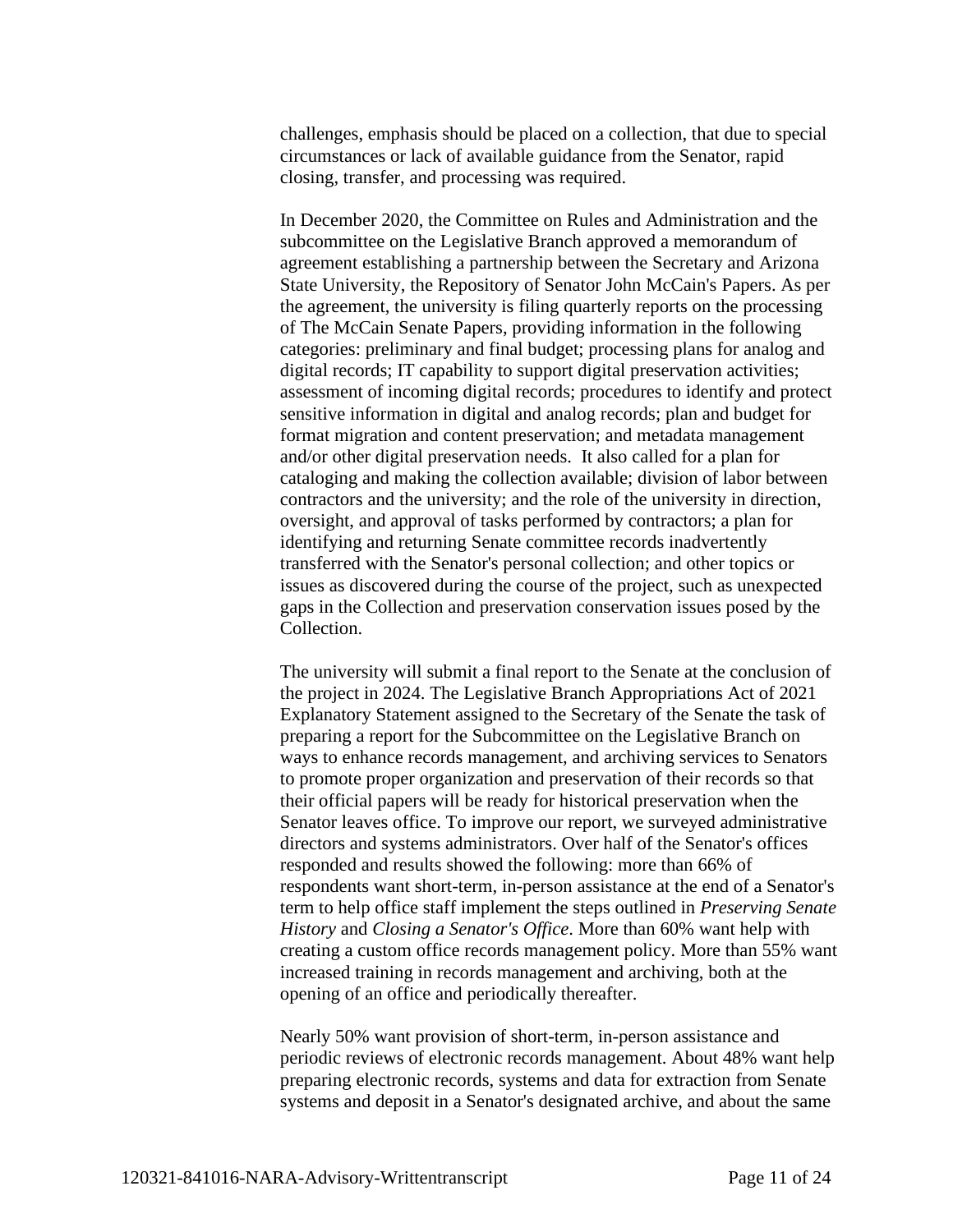amount want periodic reviews of office management of electronic records and recommendations for processes and tools to assist with these tasks. To meet these needs, the Historical Office has made recommendations to the committee, including expansion of our archival team. These recommendations are pending as the appropriations process continues.

During fiscal 2021, the Senate transferred 228 new textual accessions totaling 989 cubic feet from 17 committees and offices and requested 47 loans totaling 120 cubic feet. A transfer of electronic records on October 1st yielded 1.12 terabytes from 58 accessions and five committees. In addition, there were two electronic records loaned back to the Senate totaling 227 gigabytes.

In August and September, there was a pause in new transfers to the Center. As I mentioned, due to the National Archives moving back to level one operations, with the help of the Center, the Secretary's Office and the United States Archivist, that period turned out to be brief, and we have resumed sending our new accessions. The Center staff has always been committed to serving loans and they have always responded promptly and with understanding to the needs of Senate offices and committees, and for that, we thank them immensely. Archiving the 116th Congress, electronic records of committees that do not have staff archivists keeps Deputy Archivist, Elizabeth Selinger, very busy. So far, out of 12 such committees we have received a complete set of records from seven of the committees, partial amounts from two committees, and three committees are in progress. The bulk of the paper and electronic records of both Presidential Impeachment Trials have been processed and accessioned.

After a long hiatus, we resumed sending archival transfer accession paperwork to the Center using the Center's secure large file transfer, possible because the system was recently upgraded and improved. This allows us to easily provide transfer materials at any time without having to schedule in-person pickups on a separate drive. This is a positive development, and we are looking at this as one non-media independent way to give staff access to electronic records loaned back to the Senate.

Closing a Senator's office is a mammoth task, further complicated by the number of terms a Senator has served and the amount of time that the office has to plan for a closure. Archivists in the Historical Office have encouraged member offices to develop a digital preservation plan and to do so early in the Senator's tenure. I think as you heard from the survey, we did that and there's a growing knowledge for the need to do this. This year, we updated our guidance to offer practical steps to discover, maintain, and preserve digital records created in Senate offices. The starting point of this guidance encourages offices to survey all electronic records they are currently managing. We include information about older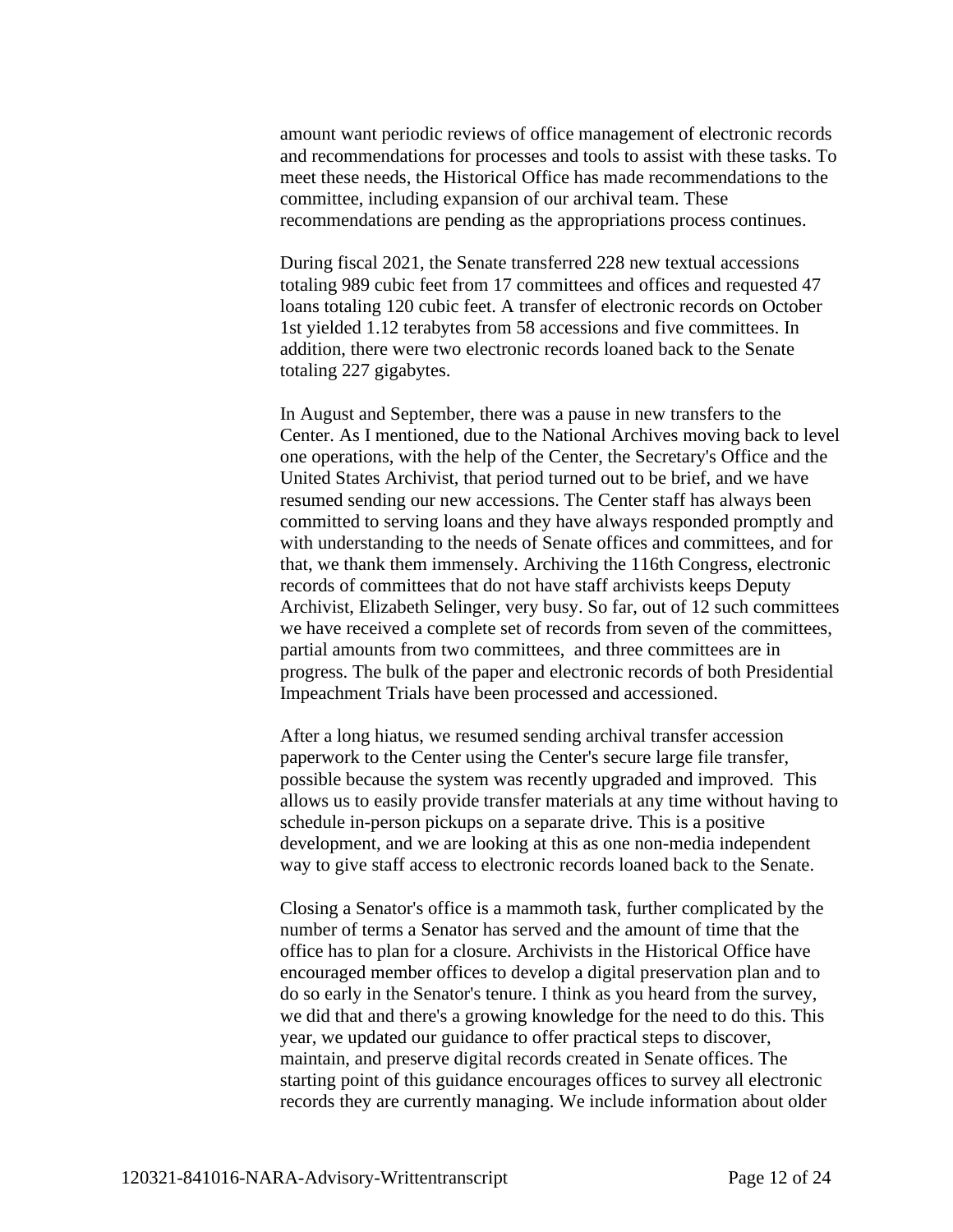formats that offices may encounter and provide ways to make sure these materials remain accessible.

Digital preservation planning is equally important for Senate committees and, of course, we meet with them at least once a Congress to assess their progress. In support of our digital initiatives, Deputy Archivist, Alison White, has met with eight member's offices and with one receiving institution to discuss the digital aspect of Senate Collections and encourage assessment and communication between parties. To stay informed of best practices, she has attended numerous Senate seminars on email archiving, preservation planning, and digital preservation policies.

Deputy Archivist White has also participated in meetings with the Sergeant-at-Arms staff addressing best practices for exporting and archiving records created in Microsoft Teams and One Drive environments, and email archiving of Microsoft accounts. The Senate Sergeant-at-Arms continues to work on an archived solution for Microsoft 365 and is in the midst of a proof of concept solution. There is hope to add to that a records management capability. We are also looking at a recently developed addition to Senate technology offerings called Quill, a digital letter sharing, signing, and searching solution that automates the signing of letters intended for leadership, committees, or outside agencies.

We are creating and updating our guidance accordingly. We continue to work with Senate committees to archive social media accounts. Deputy Archivist White has recently completed the download of 49 such accounts for 11 committees comprising approximately 1.4 terabyte of data, and we'll be accessioning these materials to the Center.

Digitization of Senate Republican Caucus videos and creation of log sheets continues. Managing an ongoing project such as this has equipped us to better provide guidance to other Senate offices, and we have advised several member and committee offices on similar digitization projects.

I wanted to say just a few words about the Congressional Papers Section Annual Meeting. This group, founded in 1974, has been a long term partner of our historical office efforts in preserving the records of members. This section met virtually on July 13th from 11:00 to 12:30, and we packed a lot into that hour-and-a-half. We had good attendance with over 50 archivists.

Carly Dearborn of Ohio State University and Mary Goldsby of Baylor University provided information on Electronic Records Committee projects to update the 2009 publication *Managing Congressional Collections* by Cynthia Pease Miller by incorporating guidance on electronic records. Deputy Archivist White is a member of this working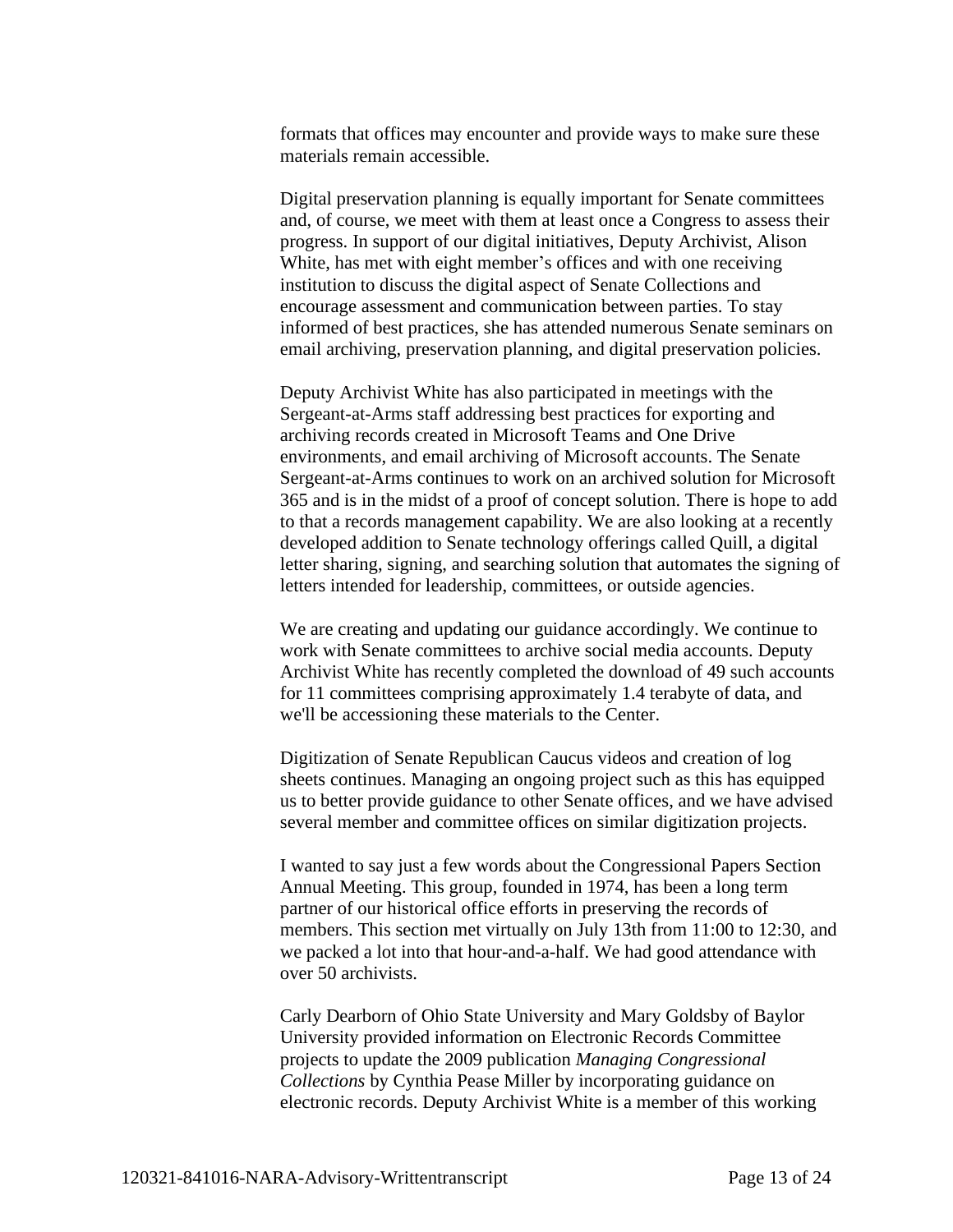group. A panel of four seasoned political collection archivists shared insights based on recent experiences with archiving Congressional Collections. For example, Hope Bibens of Drake University, Lori Schwartz of the University of Nebraska Omaha, Jim Astrow, archival consultant, and Robert Lay of the University of Georgia discussed the role of heightened partisanship and the choices that members make in preserving their papers and in selecting a repository. They also noted that the requests for access to Congressional Papers have evolved to include not only researchers pursuing scholarly studies, but also those searching collections for political purposes.

Finally, Blynne Oliveri of West Georgia University and Robert Lay of the University of Georgia led a discussion about the potential need to provide historical context for harmful language usage when found in Congressional Collections. This parallels the effort that David outlined.

So in conclusion, finally, while we again were not able to meet in person today as hoped, we will repeat our hope that we may do so in June. I have been at the Senate now for almost 40 years. This February 2nd will mark that date, and other than the anthrax attack of 2001, the ricin attack of 2003, the combined effects of COVID, January 6th, Impeachment Trials, and having to conduct most business virtually has made this past year-and-a-half unimaginable and unforgettable, which I am sure has been the case for all of us. But I believe we are meeting our goals and we are looking forward to enhancing the services we are able to provide to Senators, especially in the year ahead. Thank you.

- **Cheryl Johnson:** Karen. Thank you for decades of faithful service. That is just absolutely wonderful. So next, we will hear from Richard who will give us a report on the activities of the Center for Legislative Archives.
- **Richard Hunt:** Thank you, Madam Clerk, and it's good to see all of you once again. Looking back over the past year, I'd like to point out the Center was able to maintain uninterrupted Congressional loan services to support the current business of Congress, providing over half-a-million pages of records to committees. We were able to restore our accessioning of Congressional records, transferring more than 2.5 million pages of records and three terabytes of committee data into our holdings. We also increased our quantity and quality of records description, improved our website and added helpful information and blog posts to assist researchers, and answered over 800 researcher inquiries. Briefly this summer and starting again in November, we began to provide on-site assistance to researchers in the Archives Research Room.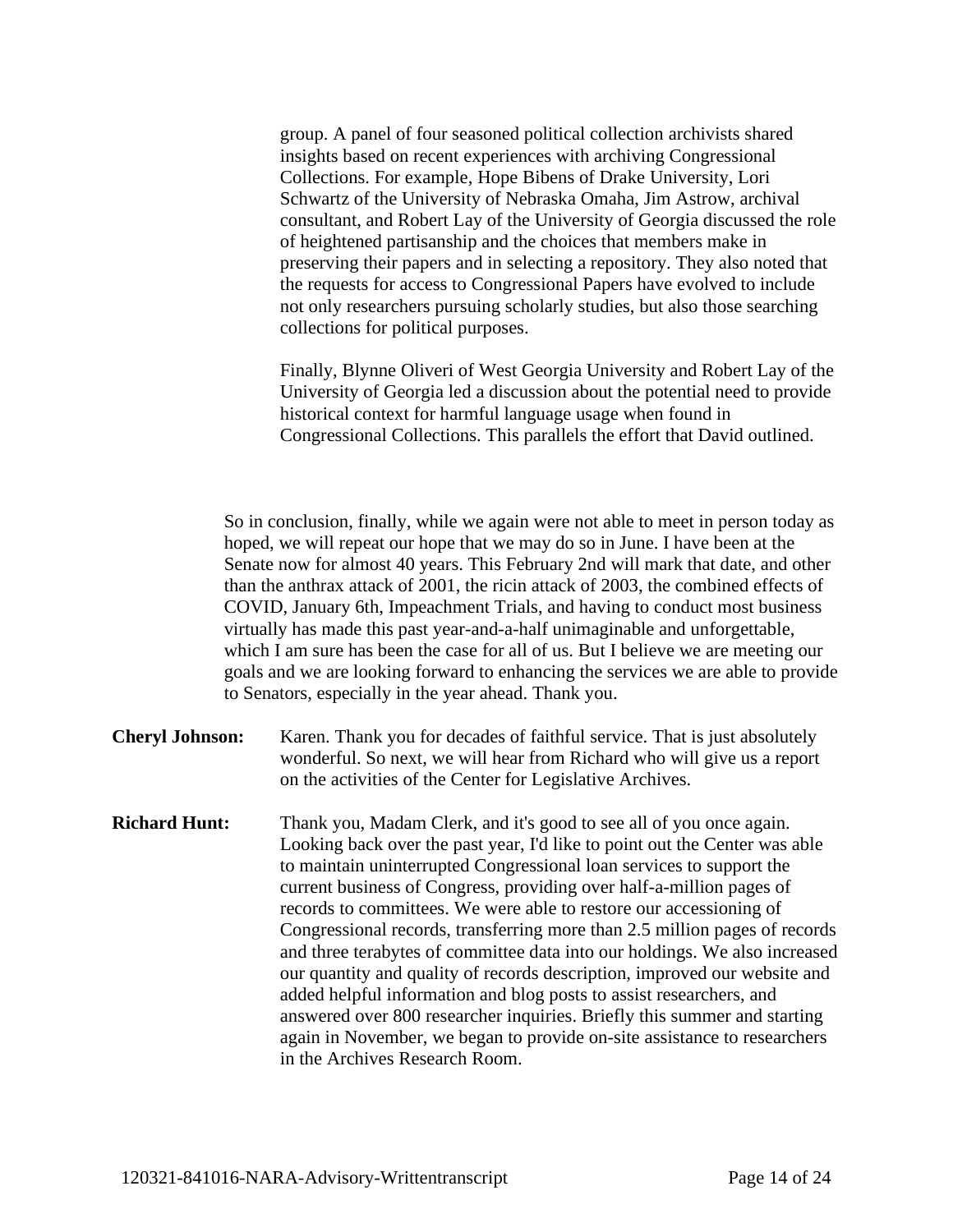We also increased our outreach to teachers across the country providing 68 instructional webinars to over 1,100 teachers in 13 states. We have been asked to develop week-long webinars to train teachers on how to use primary source material in the classroom with our educational partners in Texas and Oklahoma. We also continued to provide guidance and support to the CVC Exhibit Renovation Project ahead of its anticipated reopening in 2022.

I'd like to take a few minutes to look ahead to the coming year and what our expectations are. We anticipate a high volume of accessions from the Senate and the House in 2022. We began to accept accessions in November 2020 and Senate records transfers remained at a steady rate throughout the past year. We anticipate the resumption of accessions from the House in the coming year if conditions permit, and we also plan to resume the transfer of House and Senate records placed in temporary storage at the Washington National Record Center to our record storage area in the GPO building.

We expect reference demand to increase exponentially in the coming year. Researchers requiring on-site access to records had to defer plans for most of 2020 and 2021, so there is a backlog of researchers who want to schedule visits in the new year and undoubtedly, new researchers will surface and place new demands for records assistance.

We will continue to work on the Authority Description Project, focusing on the creation of name authority records for committee chairman. Our staff will convert legacy finding aids of select committees for upload to the National Archives Catalog and create item-level description of exhibit items and documents on our website. We will also continue to prepare for Archivist Toolkit migration, developing requirements and doing data cleanup. We will tackle description of the 3,000 cubic feet of records from the 99th Senate for our LEAD project, adding to the already completed description of the 99th House records in the past year.

On the electronic records front, we will again post the position for an additional Electronic Records Specialist and continue our efforts to process and preserve Congressional records in the local CRI system and in the deep preservation system offsite. We will also begin the preparatory work with Internet Archive for the web harvest of the 117th Congress web presence, which will begin in the fall of 2022.

On the education front, we will continue to focus on supporting teachers with existing lessons, eBooks and apps, and on additional opportunities to introduce teachers to these resources and to provide training on the use of primary source material in the classroom. Our focus is on cultivating active and informed citizens and on greater civic understanding of the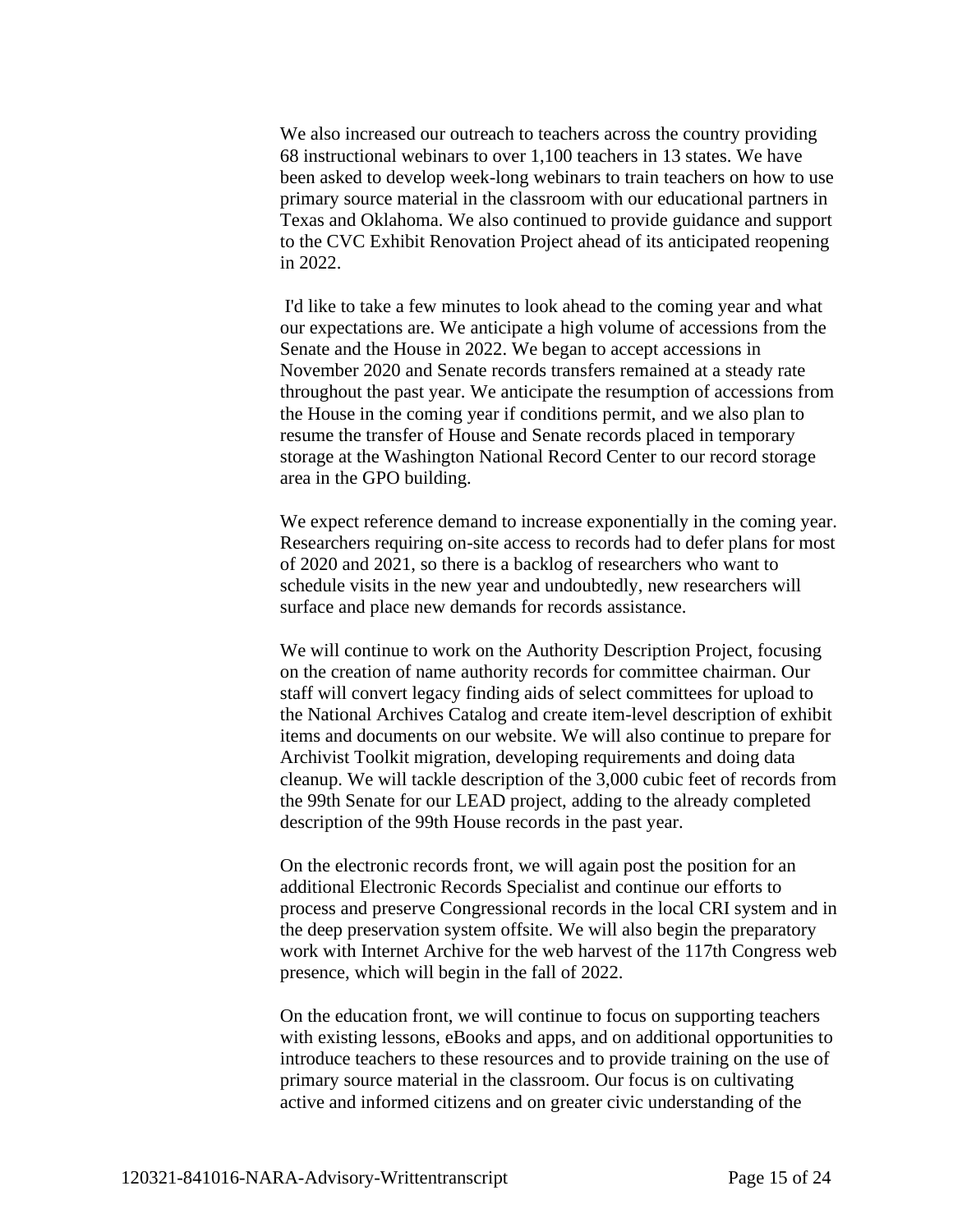constitutional framework for our governing institutions. One lesson we have in development to support our objectives focuses on 19th-century petitions, which students will review and analyze to learn the issues that motivated everyday people to petition their government and exert popular influence on the legislative agenda.

This effort will complement our work on NARA's National Education Initiative, *We Rule: Civics for All of US*, which debuted on Constitution Day this year with online programs that reached over 4,000 elementary students across the nation. Charlie Flanagan has been participating in a NARA team effort to prepare online programs and materials for middle school students on the Bill of Rights, which will debut on Bill of Rights Day on December 15th of this year. Agency educators will develop additional programs and materials to support NARA's educational initiatives throughout the year.

I would like to conclude with a comment from a Texas teacher after one of our recent workshops. "I especially like the activity on how to teach the role of Congress," this teacher observed. "This is a very important idea for students to know in terms of their civic duty to vote for the representatives of Congress. This activity will help students understand the role of Congress and how that plays out within the constitutional principle of separation of powers. This activity is very hands-on and engaging for my students."

This teacher's comments reflect the value of this Advisory Committee. In the committee's first report issued in 1991, it called for the Center to establish an educational outreach program to use the records of Congress to promote students' active and informed engagement in civic life. The report noted that "The records that document the history of Congress, the People's Branch should be used to foster a better understanding of Congress and the legislative process."

For 30 years now, the Center has been striving to fulfill that important charge and under the able leadership of Charlie Flanagan, we have a demonstrated record of success in bringing Congress into the classroom. With the launch of the new National Archives Civics Education Initiative, the Center will join forces with agency educators to broaden and extend our impact on civics education nationwide. That concludes my remarks, and I am happy to entertain any questions.

**Cheryl Johnson:** Questions for Richard? Richard, thanks so much. It just seems to me that any gatherings I've been in for the last several years invariably come around to a discussion of the lack of civics being taught in schools, so what a noteworthy project that you all have undertaken. Thanks very much.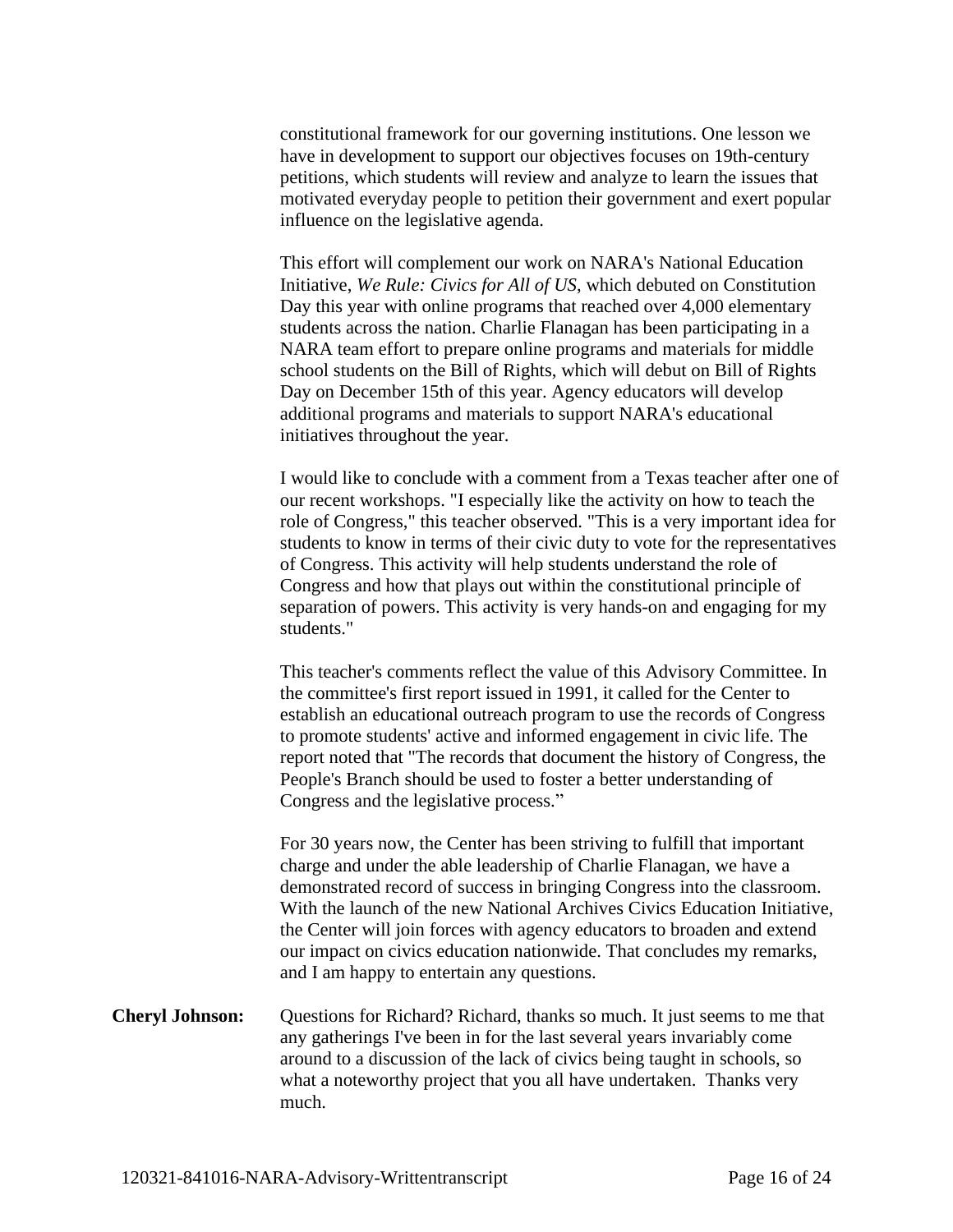| <b>Richard:</b>        | Thank you.                                                                                                                                                                                                                                                                                                                                                                                                                                                                                                                                                                                                                                                                                                                                                                                                                                                                                                                                                                                      |
|------------------------|-------------------------------------------------------------------------------------------------------------------------------------------------------------------------------------------------------------------------------------------------------------------------------------------------------------------------------------------------------------------------------------------------------------------------------------------------------------------------------------------------------------------------------------------------------------------------------------------------------------------------------------------------------------------------------------------------------------------------------------------------------------------------------------------------------------------------------------------------------------------------------------------------------------------------------------------------------------------------------------------------|
| <b>Cheryl Johnson:</b> | Next, we get to hear from another of the committee's newest members and<br>the Secretary of the Senate's appointee, Tanya Marshall. Tanya will give<br>us an overview of her work at Vermont State Archives. Welcome, Tanya.                                                                                                                                                                                                                                                                                                                                                                                                                                                                                                                                                                                                                                                                                                                                                                    |
| <b>Tanya Marshall:</b> | Thank you very much Madam Clerk. I'm going to apologize in advance<br>for my voice today, and I thank Secretary Berry and the committee for<br>having me. Just a little bit background for this particular automation pilot<br>project is that I wear a lot of hats in the state of Vermont, so I'm at the<br>beginning of the records creation process all the way down to the end. We<br>have a very small staff. We're a very small state, but someone's delivering<br>eight terabytes of legislative records to me this afternoon and our goal is to<br>try to turn them over and get them processed by the end of next week,<br>which will show why we're going in this direction.                                                                                                                                                                                                                                                                                                         |
|                        | Marco, if you can change the slide, that would be great. So in terms of<br>digital preservation goals, just for background for what we have here, is<br>that we are focusing heavily on automation transfer and ingest into our<br>digital preservation system.                                                                                                                                                                                                                                                                                                                                                                                                                                                                                                                                                                                                                                                                                                                                 |
|                        | These would be records that are sitting either in the Legislative Branch or<br>the Judicial Branch. We only have state courts, so we work for the Judicial<br>Branch as well as the Executive Branch. Vermont State Archives &<br>Records Administration was not created until 2008, so although we have<br>records that were originally assigned to the Secretary of State, which is the<br>office I'm in, we did not become responsible for all three branches of state<br>government until 2008 and we also provide services for local government.<br>We don't have counties, but we have a municipal government in Vermont.<br>So there's a lot of legacy digital records to work through and we want to<br>automate how we bring them in. We also have been working on<br>preservation in place. These are active records as they're being born. They<br>may not be ready for custodial transfer to the Vermont State Archives $\&$<br>Records Administration where we take legal custody. |
|                        | We're working on onsite digital preservation systems which is our second<br>goal, especially if the timeline is going to be very long between the<br>ownership within the different branches and eventual transfer into<br>Vermont State Archives & Records Administration. Then, our third goal is<br>actually what I phrase as pre-processing, meaning that we want the records<br>to come in already described. We have a record keeping metadata<br>standard that starts with the beginning, and that's where the nice hat that I<br>have as the chief records officer for the state allows that to move forward,<br>so the records are actually described already when they come into our<br>systems, which is why we're trying to do this turnover fairly quickly.                                                                                                                                                                                                                        |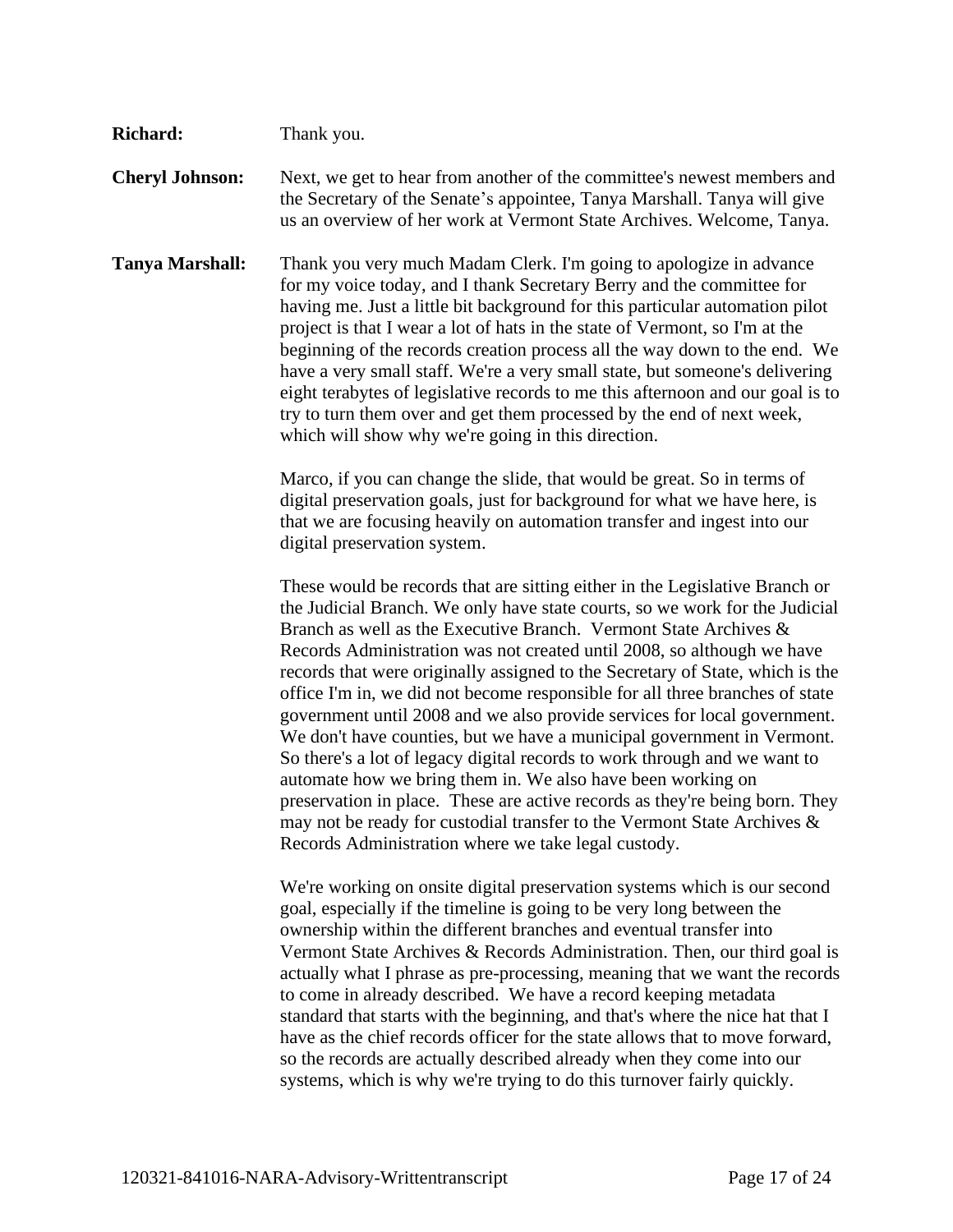Marco, can you change to the next slide? We completed two pilots in 2021. The first one was an information governance pilot. I don't oversee the technology for our state. That is underneath our Governor's office.

Part of it was a cooperative framework in terms of how we can all work together with the different systems that we use, the different technologies, and different people. Our information governance pilot was looking at the legacy records and the work that we can do if they are ready for destruction, then destroy them through this pilot. Permanent records would be transferred to the Vermont State Archives & Records Administration.

The second pilot we did was a technical pilot, which looked at two specific systems in particular. This stems from the June 2021 committee meeting when Karen Paul reported about Microsoft 365 and some of the work that's happening within the Senate.

We're very comparable. We are a Microsoft state, so that particular preservation pilot is focused on Microsoft 365 in terms of a system.

Marco, can you change the slide for me, please? Thank you. For the information governance pilot that we've done, it is a cooperative framework, so it did involve multiple agencies and also different agency executives, which I think is not unique at all to the government sector. What we did was we worked with a commercial information governance application that is just one portal that can go into multiple different locations where digital records are stored. It can be a file server or it can be any of the Microsoft 365 applications. It can be a content management system.

We are an OnBase state. We also use Alfresco. It is basically one portal for an information professional, whether you're on the records end or archives end, and you can do that collaboratively with the business side, so those are the creators of the records. What we did was we piloted those workflows and we also piloted the rules functionality there. We did this with our largest agency, which is in the Executive Branch for the Agency of Human Services. We were able to look across several of their digital repositories. Again, these are legacy records that had not yet been really managed. They did well with their paper filing, but it's that period where the electronic records aren't necessarily managed as well. They're unstructured, so in the sense they would be PDFs or Word documents. Also going back in time with different legacy formats, we were able to use those rules and workflows to essentially take our record schedules and identify these records using the different types of tools within this information governance.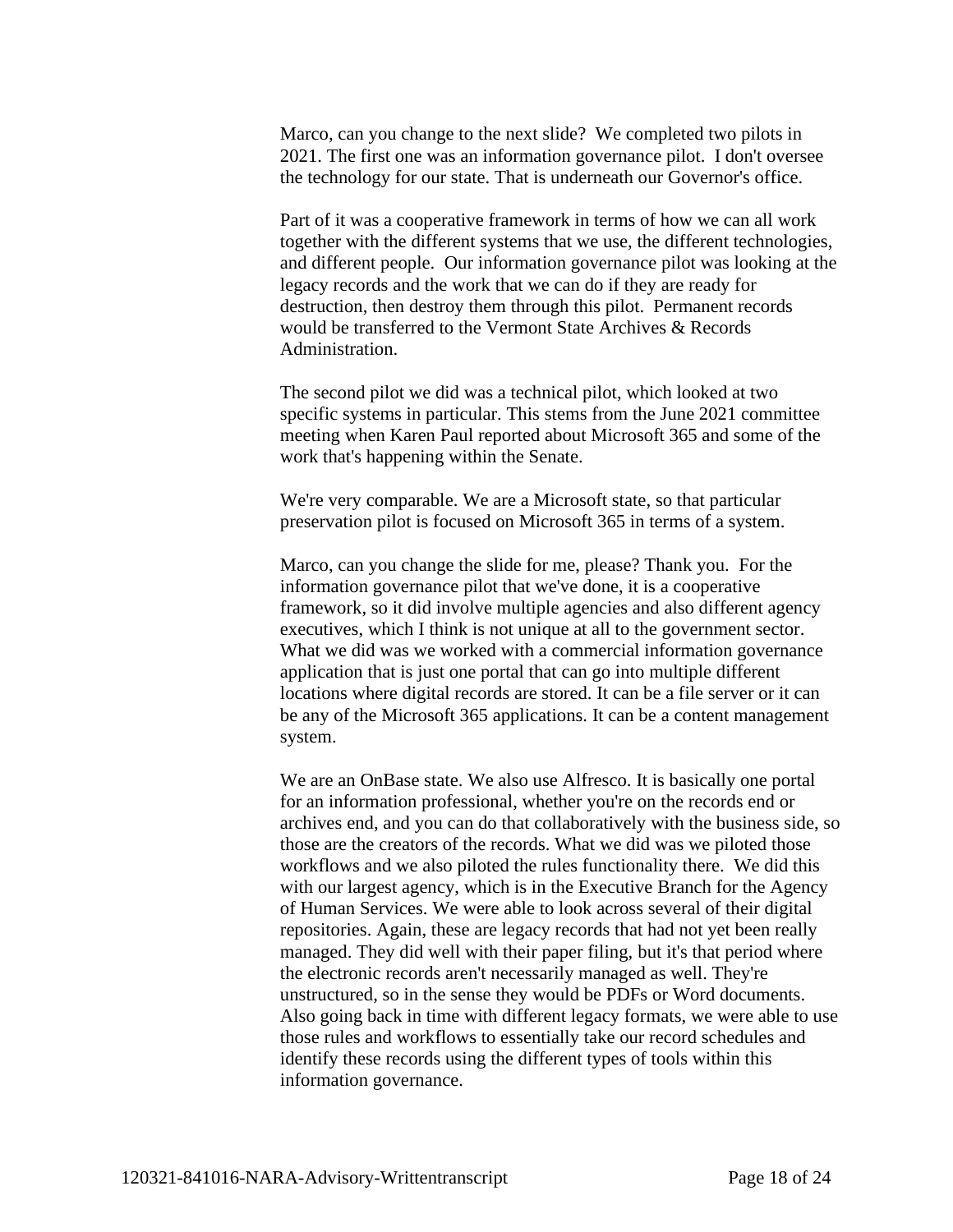We did this pilot from December to May of 2021, and had representation on the legal side, representation on the business side, archives and records, and then also, for information technology. It was eye-opening. It was the first time that we had actually been able to see the volume of records. We did it based on a smaller volume, about seven terabytes and we were able to go across this platform through a very simple portal that would allow us to do that. What we're able to do also is automate some of the records appraisal. By using different rules that we would write based on our knowledge of the records and our knowledge of how to use those tools as part of this pilot, we were able to classify the records and work on migration.

The nice part about this particular pilot is it allows us to migrate the records from their original storage location into another repository, including our digital repository, through one mechanism, and it contains all the audit trails that we'd want from a record keeping perspective. The last part, our third goal, is that we were able to retrospectively apply the record keeping metadata that we not only use in the records function of the records management in the state of Vermont, but we'll also use it for the archives function and that's how records get described into the digital archives for people to be able to filter and sort, in addition to free text search and so forth.

So that was our information governance pilot, and then, Marco, if you don't mind changing to the next slide. We also did a preservation pilot, and we just finished this a few weeks ago. This is a technical framework, so it was very much in the weeds about the actual technologies that we use.

We did it in two commercial applications. One of them was Microsoft 365, the other was our digital preservation system. We use Preservica, so as part of that pilot, we were able to connect between the two environments, so we are in a Microsoft state. We did it starting with SharePoint, which gave us the ability to use the features inside the Microsoft 365 platform to classify the records, to identify which sets of records would be curated, that, for example, were archival and as part of that, use the records management policy features and functions in Microsoft 365 to put an umbrella around if it was a subsite or if it was a document library. As records were brought in, we could also then execute the actual transfer.

There's two processes that we were able to automate as part of that pilot and it worked very well. One was a move, so this would be an actual transfer. What was nice about the aspect of a pilot is that the originating agency, if they were using Microsoft 365, could actually see that it was moved to the archives, so it was transferred and accessioned, but they could also access it right through the SharePoint platform and continue to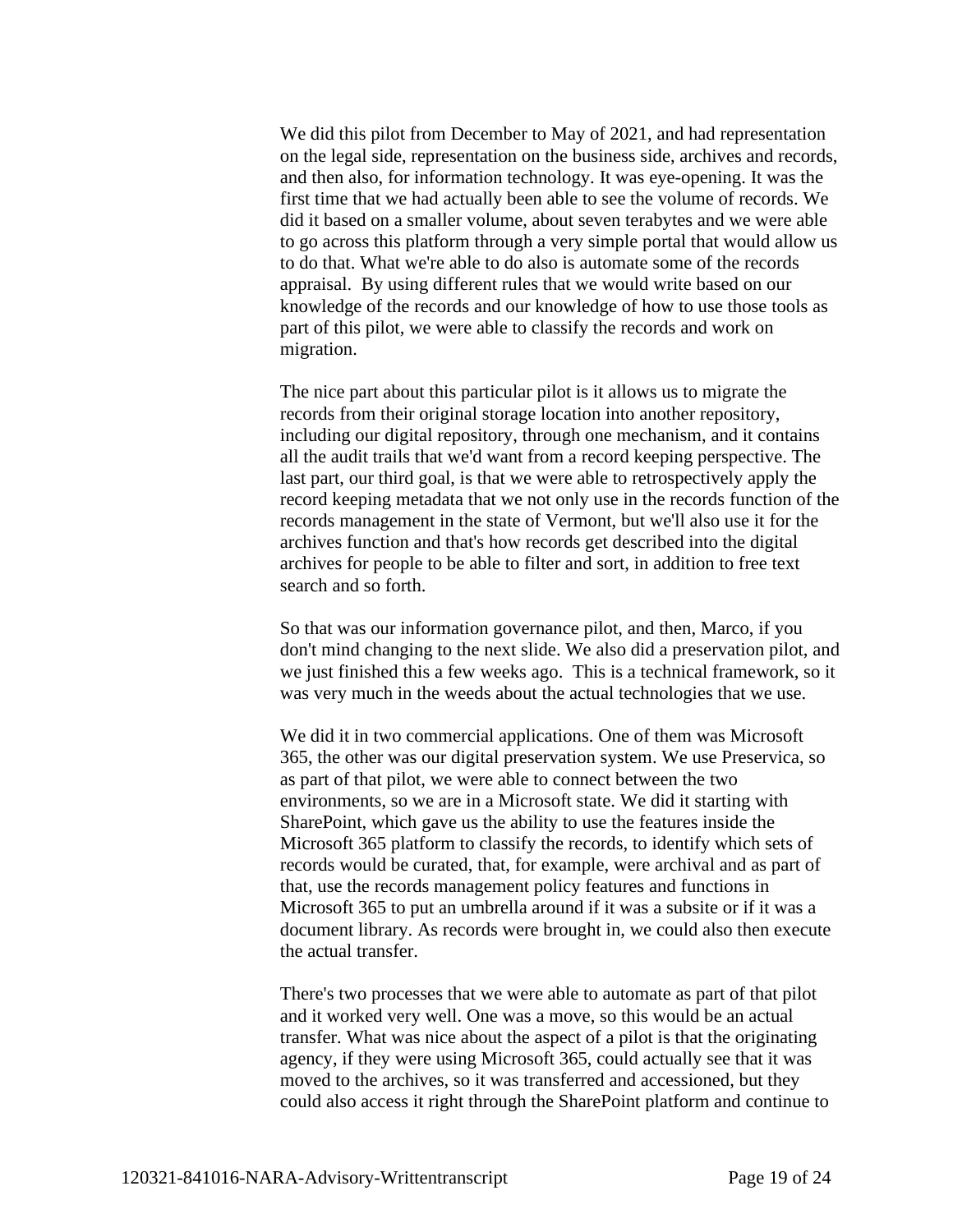have that long-term access. The other part was a preservation copy, Both the functions worked very well. We were very pleased with it. It was a different kind of license than what we used for the Microsoft 365 in the state of Vermont, but we're working through the different technical aspects of how those licenses translate to some of the pilot.

Then, the nice part is that we do record keeping metadata. We do have that standard that is in our enterprise systems including Microsoft 365, because it is a statewide platform that is used as a single tenant in the state of Vermont, which means multiple branches are actually in the same tenant, which has its own challenges in itself. But we were able to migrate that SharePoint record keeping metadata into the digital preservation system and actually turn it around to start working on it, to have it for the access and description that we use. So that pilot just finished in October, and was very successful. So for both of these pilots, we are anticipating that we are launching in 2022 for live use. The information governance platform, we're working through that right now to bring on board in January on a small scale.

In the state of Vermont, we do start small, so we'll start with and work through the business workloads and work through the processes that have to occur and then scale it up. Then we'll do the same with the preservation pilot, because right now we are receiving records from all these multiple repositories. But like I said earlier, they come on a hard drive or they come through some other process. This is really making that more proactive status that we want to see in terms of preservation. I like that those who are creating records can do their day-to-day operations and what they need to do for work, and the records management piece is running behind the scene and allowing them to continue working as they would without adding more to their workload. It's not adding more to our workload, so it is a collaborative process.

Marco, if you just have the last slide. Thank you. So it's just more of a reminder that we're small.

I have a team of 18 and for the archives pieces we only have three FTE's total. For that part, we have a large, more records management continuum. We also operate a record sensor. We do a lot of stuff for the secretary of state as well so that automation is really key for us, and that legacy clean up for the inactive records is really a core part of the information governance pilot and what we're bringing on board. The second is that preservation in place that we're working through. We do have a couple of business applications for some of our agencies that are actually looking at using our digital preservation system up front. We won't transfer custody, but we'll begin the preservation processes early and the last is that integration of record keeping metadata, so information about the records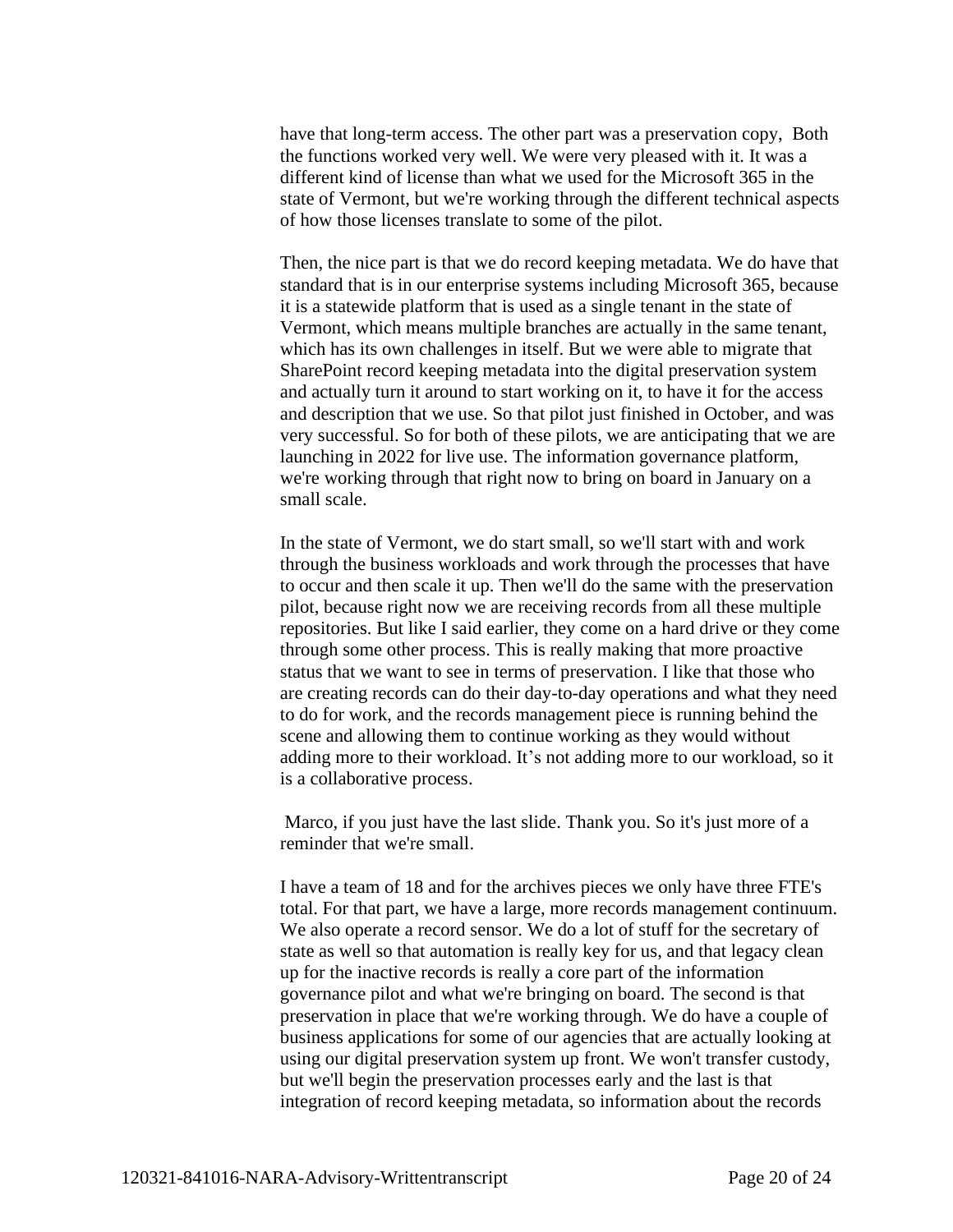that are going to help people find and access them in addition to some of the benefits that happen with digital records and free text search, for example. Thank you very much. I know I packed a lot into a small timeframe, but I'm happy to answer any questions for anyone.

**Cheryl Johnson:** Tanya. Thank you, and welcome again. We are so delighted to have you.

**Tanya Marshall:** Thank you very much. I'm happy to be here.

**Cheryl Johnson:** Any questions for Tanya? Okay. Our final speaker is Danielle Emerling and Danielle is associate curator and Political and Congressional Papers Archivist at West Virginia University. She'll give us an update on the recently established American Congress Digital Archives Portal Project.

**Danielle Emerling:** Thank you, Madam Clerk. Good afternoon, everyone. I appreciate the opportunity to be with the committee today, and I'm very excited to tell you about the American Congress Digital Archives Portal Initiative. But first, I wanted to talk a little bit about where we are right now on the repository side with members' personal papers. Members of Congress, of course, choose a repository for their archives and so personal Congressional Archives are geographically dispersed across the country and institutions with varying levels of resources for managing what are often very large and very complex collections. But what does that look like for our users and for our researchers? Next slide, please. So imagine that you are researching a policy. So in this hypothetical scenario, we're going to use the Children's Health Insurance Program, or CHIP, which was a measure passed by Congress in 1997. If you wanted to better understand things like lawmakers' decision-making, process or their bipartisan coalition building, you would want to find primary sources in the archives of the lawmakers who are responsible for CHIP. You can see here that I've mapped out your research trip for you.

> So your research would almost certainly take you to my home institution to view the archives of former Senator Jay Rockefeller, but you would also need to research in the archives of two of his closest collaborators, Senator John Chafee and Congressman John Dingle, which would bring you to the University of Rhode Island and the University of Michigan. But you might also be interested in the complimentary proposal that was put forward at the same time by Senators Orrin Hatch and Ted Kennedy, which would then take you to the University of Utah and the John F. Kennedy Presidential Library in Boston. Now, with your small research stipend, you determine this trip is completely unrealistic. You may decide to visit just one of the archives, or you may decide to forego congressional archives entirely and make a single trip to the Clinton Presidential Library to study CHIP from the president's perspective. Now, those of us in archives and libraries know that the pandemic has only exacerbated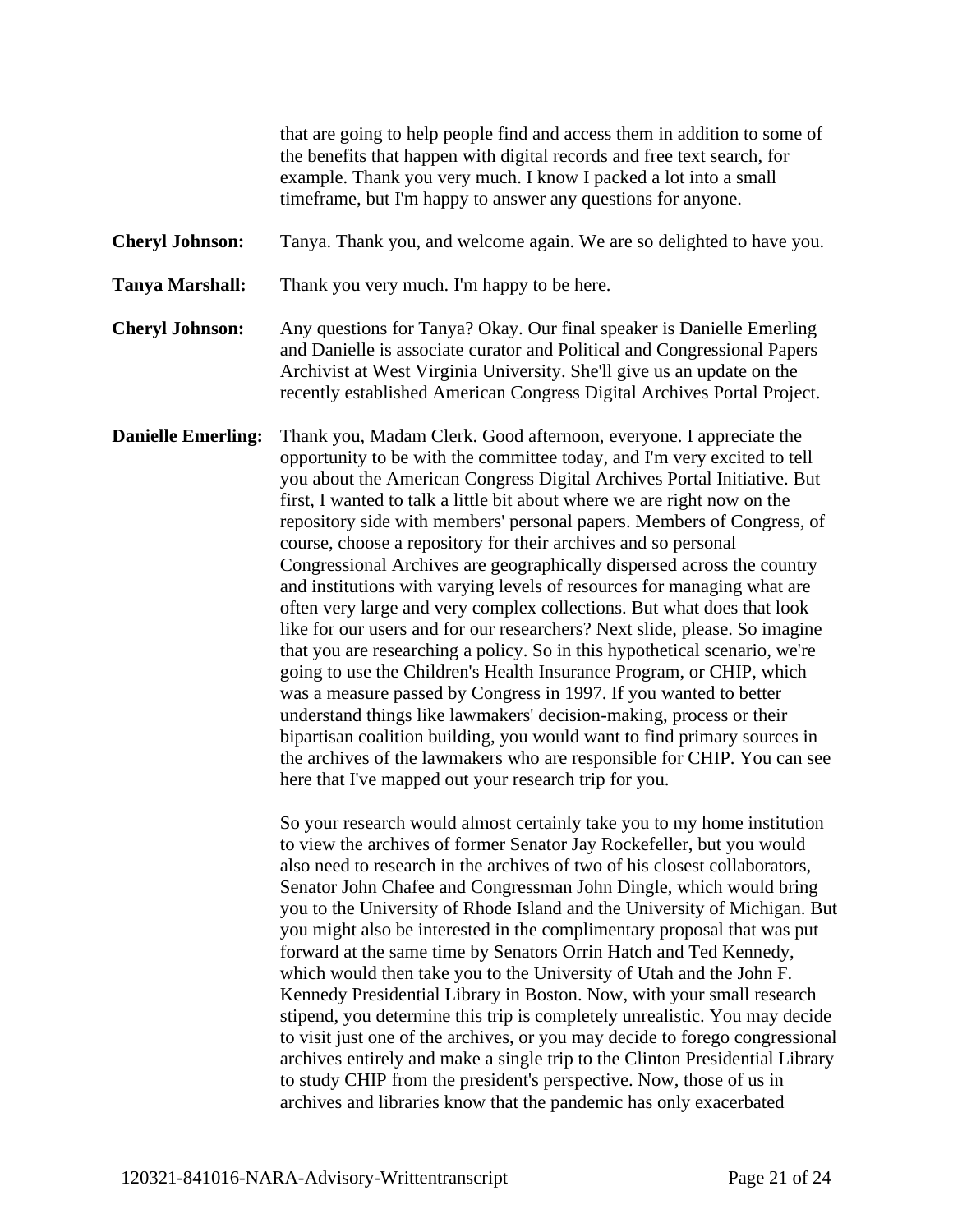challenges for archival research because of travel restrictions, reading room closures and shrinking travel budgets or budgets that don't exist at all. Next slide, please.

The American Congress Digital Archives Portal will significantly improve these challenges by aggregating the personal papers of members of Congress into a single online platform. We know that member's personal papers are invaluable for understanding legislative decision making, constituent voices and opinions on policy topics, political processes, and America's political development over time. Through this nonpartisan project, we will make research in Congressional Archives easier, and we will illuminate the value of these collections for new audiences of researchers, educators and the general public. We are in a foundational phase of the project made possible by a grant from the National Endowment for the Humanities. We have also received support from the Association of Centers for the Study of Congress. In this phase, West Virginia University Libraries has partnered with the Robert J Dole Institute of Politics at the University of Kansas and the Robert C. Byrd Center for Congressional History and Education. We're also working with an advisory board composed of leading individuals in areas of Congressional Archives, scholarship and digital archives. Next slide, please.

Our portal prototype currently hosts more than 400 archival materials from the three partner institutions I mentioned. More materials will be added before the site is made available to the public in May of next year. Now to guide this work, we've articulated metadata standards and controlled vocabularies as well as guidance around issues like privacy and copyright. The site is developed using open source applications and will provide open access to both the content and the metadata. You can see here, an image in the portal of a document with its accompanying metadata. Users of the portal can open this PDF to view a larger version and use a find or search option to search the OCR text. In the metadata, anything highlighted in blue is a link that will open other relevant materials. So for example, if the user clicks the link in the coverage Congress field, they will be able to view all the materials from the 89th Congress available in this portal. An exception to this is a link to the collection finding aid, which will take the user to the institution's finding aid for the collection from which the material was digitized.

Currently, we are conducting usability experience interviews, and that data will inform future development over the coming months, as well as in future phases. Next slide, please. Now, because of the size and number of Congressional Collections, we know that we can't put everything online. So in this early phase, we gather data from potential users that will help us prioritize our efforts. Throughout October and November, we conducted a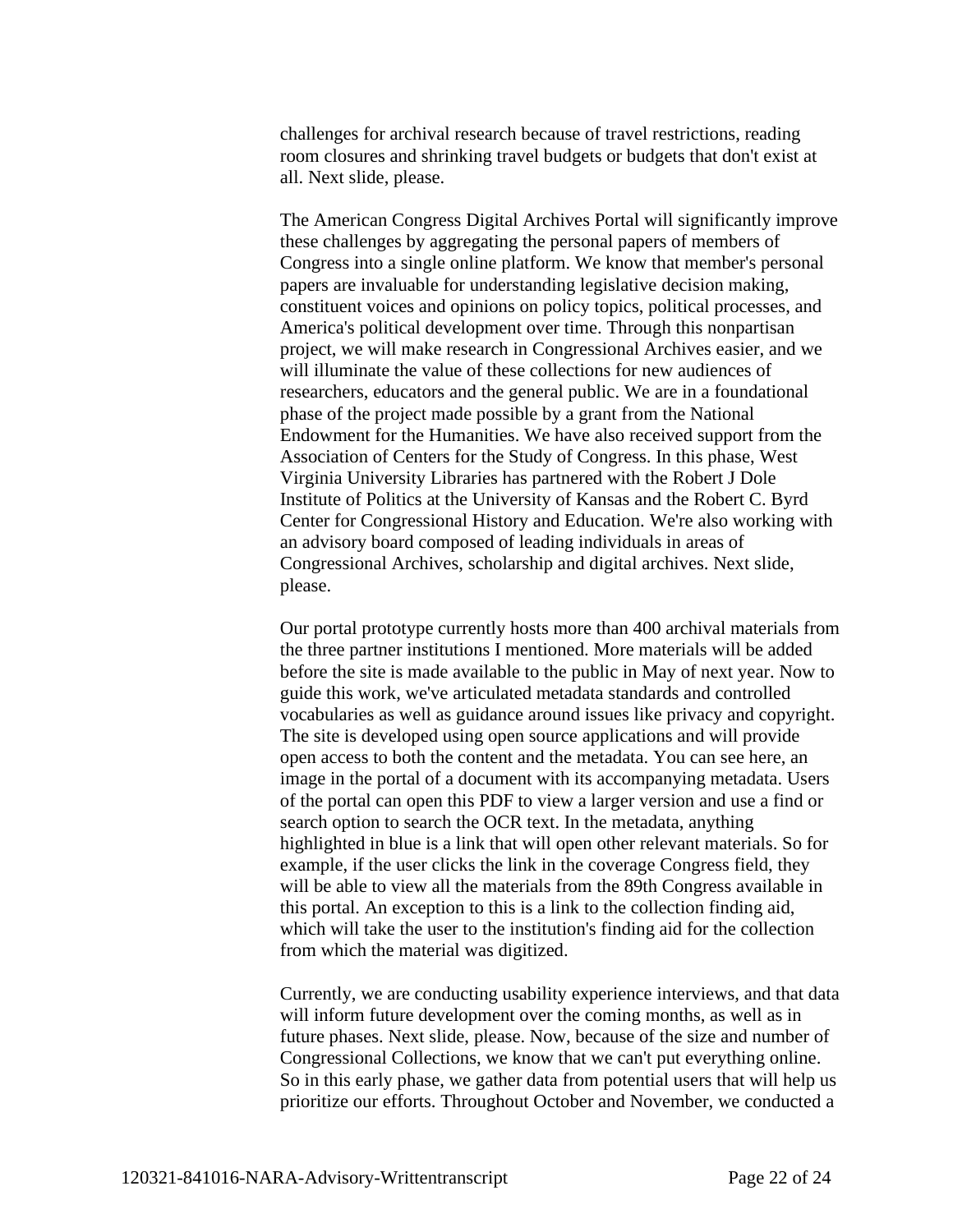research priority survey receiving 126 responses. The vast majority of participants identified in the disciplines of history and political science, which was not a surprise to us. We are still analyzing the data, but there are a couple of responses that I think are particularly valuable for creating those priorities. So, first is this top 10 list of document types. We asked respondents to indicate the importance of each document type out of a list of 24. The reason for asking a question like this is because in Congressional Collections, these document types often correspond to our archival arrangement schemes.

So for example, three of these types, speeches, press releases and newsletters are typically found in a press series. These are often relatively easy document types for archivists to locate, thus allowing us to get important content online more efficiently. Next slide, please. Second, we asked respondents to rank their research topic priorities related to Congress. These topic areas will take a little bit more creativity on our end to align our collection materials, but they provide important guidance. For example, leaders and parties, a topic that encompasses elected leaders, leadership activities and party organizations means that one focus of our efforts will be including the collections of individuals who have held leadership positions in Congress. Next slide, please. This foundational phase will conclude in May 2022. With additional funding. We plan to expand the portal and to complete development for the nation's Semiquincentennial in 2026.

We will continue to develop with open source applications using an external development team to help us scale up the project. Additionally, we will transition from hosting to harvesting content. We plan to expand the number of partner institutions with a goal of including at least one institution from each state. With our partners, we will create a governance model to ensure the project is sustained and staffed beyond soft funding and beyond 2026. With more partners, we'll also be adding more content. To do so we will use the data from our research priority survey to guide content selection. Additionally, we want to focus on the contributions underrepresented people and communities have made in Congress by including archives of women, Hispanic Americans, Black Americans, Asian and Pacific Islander Americans and others who have served in Congress.

Finally, as we add content we plan to curate materials for the purposes of civics and history education. Next slide, please. Earlier you imagined you were a researcher, potentially traveling to many different archives to investigate just a single policy, but now imagine you are people who do that work from home. Imagine if congressional archives from all 50 states were represented online and a broader audience of researchers, educators, and the public could develop a better understanding of what Congress